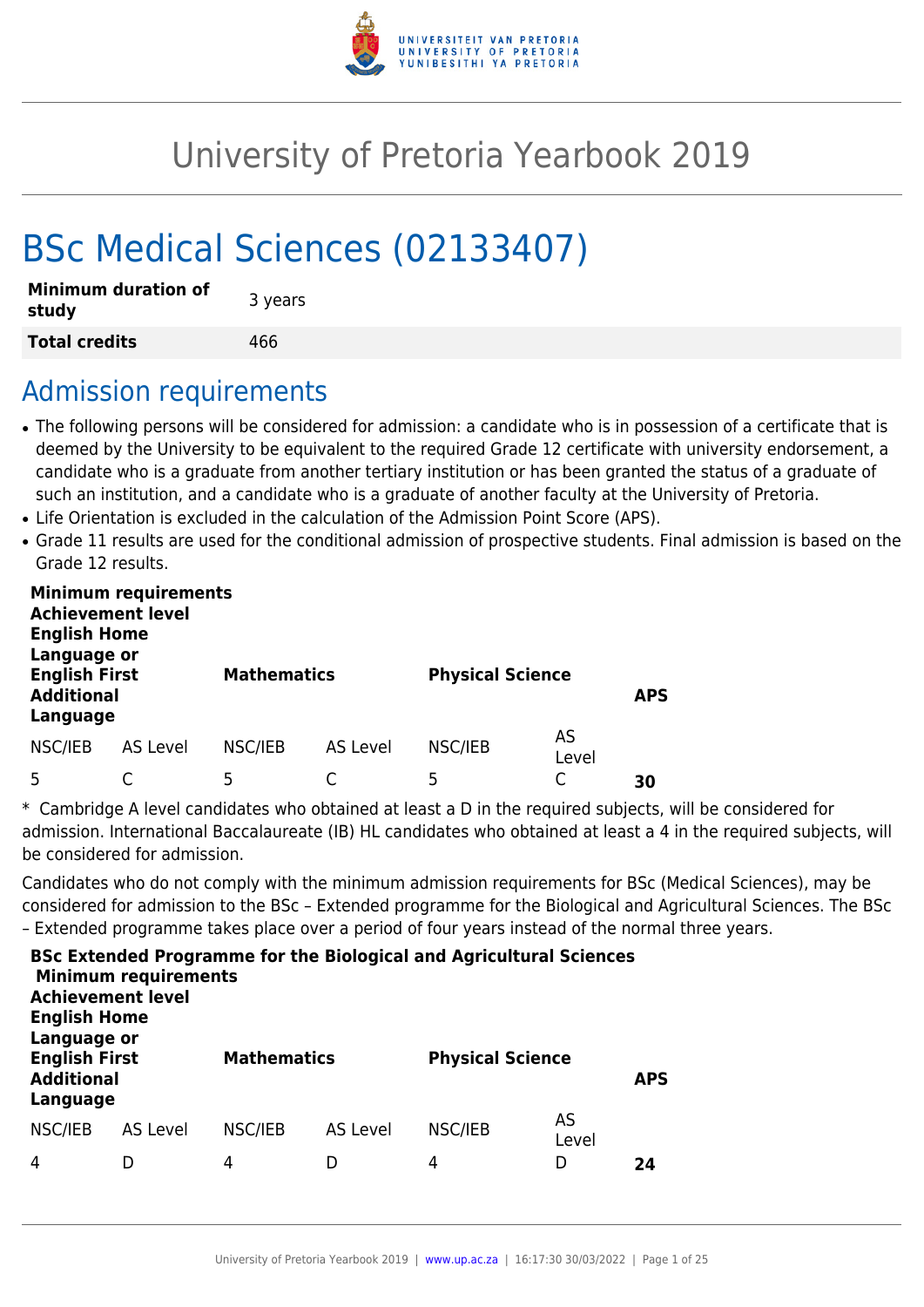

## Other programme-specific information

A student must pass all the minimum prescribed and elective module credits as set out at the end of each year within a programme as well as the total required credits to comply with the particular degree programme. Please refer to the curricula of the respective programmes. At least 144 credits must be obtained at 300-/400-level, or otherwise as indicated by curriculum. The minimum module credits needed to comply with degree requirements is set out at the end of each study programme. Subject to the programmes as indicated a maximum of 150 credits will be recognised at 100-level. A student may, in consultation with the relevant head of department and subject to the permission by the Dean, select or replace prescribed module credits not indicated in BSc threeyear study programmes to the equivalent of a maximum of 36 module credits.

It is important that the total number of prescribed module credits is completed during the course of the study programme. The Dean may, on the recommendation of the relevant head of department, approve deviations in this regard. Subject to the programmes as indicated in the respective curricula, a student may not register for more than 75 module credits per semester at first-year level subject to permission by the Dean. A student may be permitted to register for up to 80 module credits in a the first semester during the first year provided that he or she obtained a final mark of no less than 70% for grade 12 Mathematics and achieved an APS of 34 or more in the NSC.

Students who are already in possession of a bachelor's degree, will not receive credit for modules of which the content overlap with modules from the degree that was already conferred. Credits will not be considered for more than half the credits passed previously for an uncompleted degree. No credits at the final-year or 300- and 400-level will be granted.

The Dean may, on the recommendation of the programme manager, approve deviations with regard to the composition of the study programme.

Please note: Where elective modules are not specified, these may be chosen from any modules appearing in the list of modules.

It remains the student's responsibility to acertain, prior to registration, whether they comply with the prerequisites of the modules they want to register for.

The prerequisites are listed in the Alphabetical list of modules.

## Promotion to next study year

A student will be promoted to the following year of study if he or she passed 100 credits of the prescribed credits for a year of study, unless the Dean on the recommendation of the relevant head of department decides otherwise. A student who does not comply with the requirements for promotion to the following year of study, retains the credit for the modules already passed and may be admitted by the Dean, on recommendation of the relevant head of department, to modules of the following year of study to a maximum of 48 credits, provided that it will fit in with both the lecture and examination timetable.

#### **General promotion requirements in the faculty**

All students whose academic progress is not acceptable can be suspended from further studies.

• A student who is excluded from further studies in terms of the stipulations of the abovementioned regulations,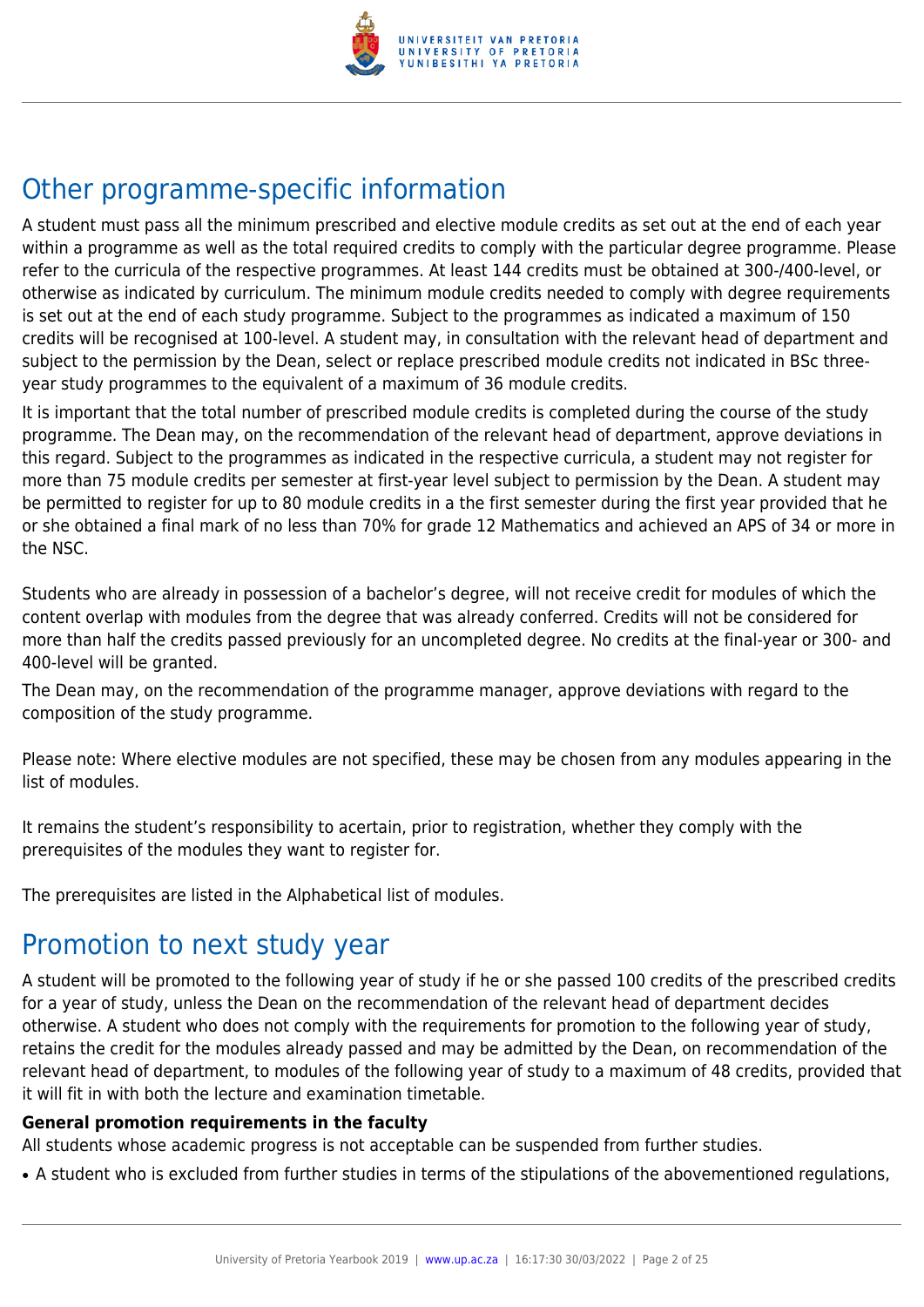

will be notified in writing by the Dean or Admissions Committee at the end of the relevant semester.

- A student who has been excluded from further studies may apply in writing to the Admissions Committee of the Faculty of Natural and Agricultural Sciences for re-admission.
- Should the student be re-admitted by the Admissions Committee, strict conditions will be set which the student must comply with in order to proceed with his/her studies.
- Should the student not be re-admitted to further studies by the Admissions Committee, he/she will be informed in writing.
- Students who are not re-admitted by the Admissions Committee have the right to appeal to the Senior Appeals Committee.
- Any decision taken by the Senior Appeals Committee is final.

## Pass with distinction

A student obtains his or her degree with distinction if all prescribed modules at 300-level (or higher) are passed in one academic year with a weighted average of at least 75%, and obtain at least a subminimum of 65% in each of the relevant modules.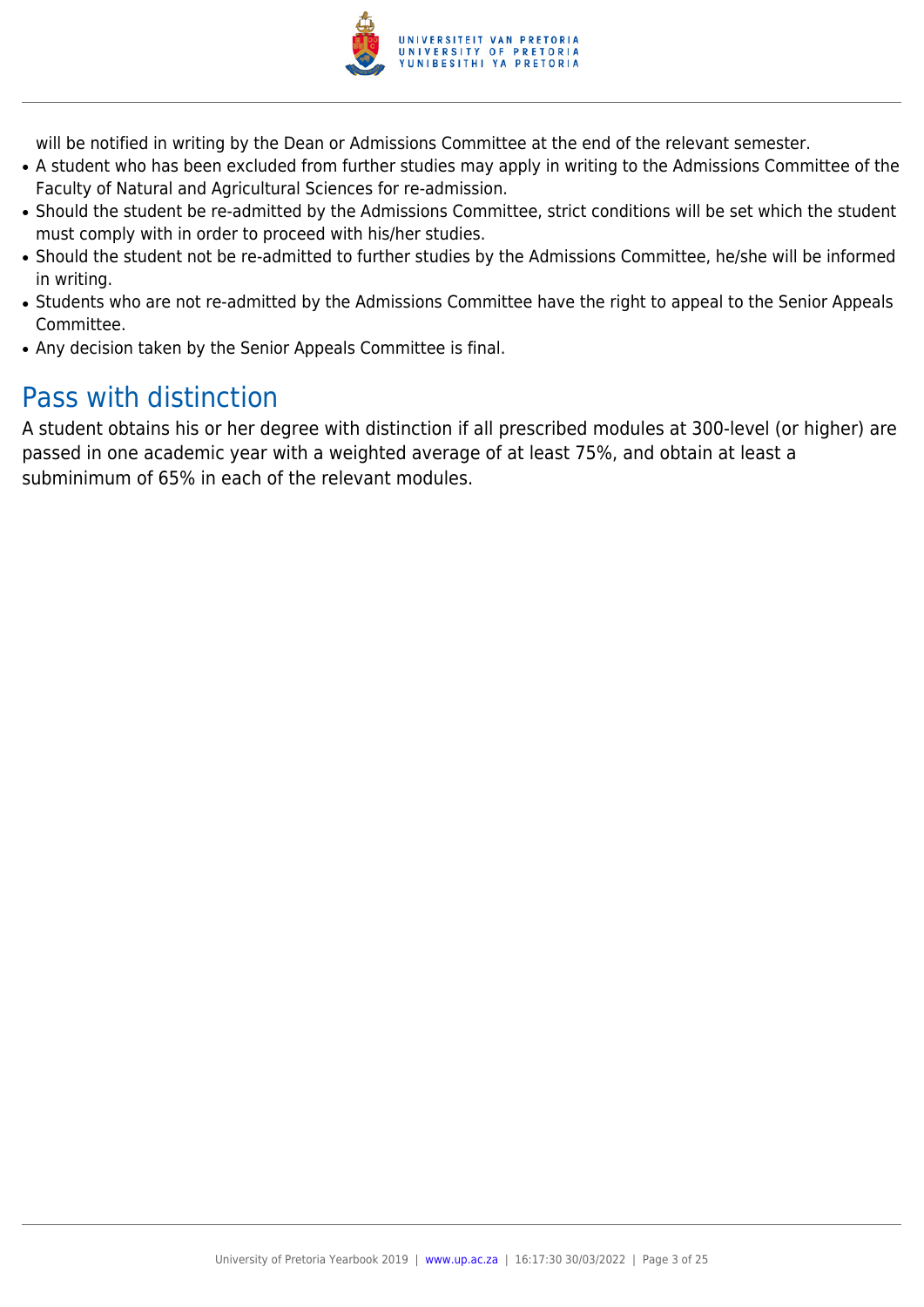

## Curriculum: Year 1

#### **Minimum credits: 142**

#### **Minimum credits: 142**

Fundamental  $= 12$  $Core = 130$ 

#### **Additional information:**

- Students who do not qualify for AIM 102 must register for AIM 111 and AIM 121.
- Students intend applying for MBChB, or BChD selection, have to enrol for MGW 112(6) and MTL 180(12) with the understanding that they defer doing WTW 134 in the first semester, however, should they not be selected and want to continue with a BSc programme, WTW 165 must be taken in the second semester of the first year.

## **Fundamental modules**

#### **Academic information management 102 (AIM 102)**

| <b>Module credits</b>         | 6.00                                                                                                                                                                                                                                                                                                 |
|-------------------------------|------------------------------------------------------------------------------------------------------------------------------------------------------------------------------------------------------------------------------------------------------------------------------------------------------|
| Service modules               | <b>Faculty of Education</b><br><b>Faculty of Economic and Management Sciences</b><br><b>Faculty of Humanities</b><br>Faculty of Law<br><b>Faculty of Health Sciences</b><br>Faculty of Natural and Agricultural Sciences<br>Faculty of Theology and Religion<br><b>Faculty of Veterinary Science</b> |
| <b>Prerequisites</b>          | No prerequisites.                                                                                                                                                                                                                                                                                    |
| <b>Contact time</b>           | 2 lectures per week                                                                                                                                                                                                                                                                                  |
| <b>Language of tuition</b>    | Module is presented in English                                                                                                                                                                                                                                                                       |
| <b>Department</b>             | <b>Information Science</b>                                                                                                                                                                                                                                                                           |
| <b>Period of presentation</b> | Semester 2                                                                                                                                                                                                                                                                                           |

#### **Module content**

Find, evaluate, process, manage and present information resources for academic purposes using appropriate technology. Apply effective search strategies in different technological environments. Demonstrate the ethical and fair use of information resources. Integrate 21st-century communications into the management of academic information.

#### **Academic information management 111 (AIM 111)**

**Module credits** 4.00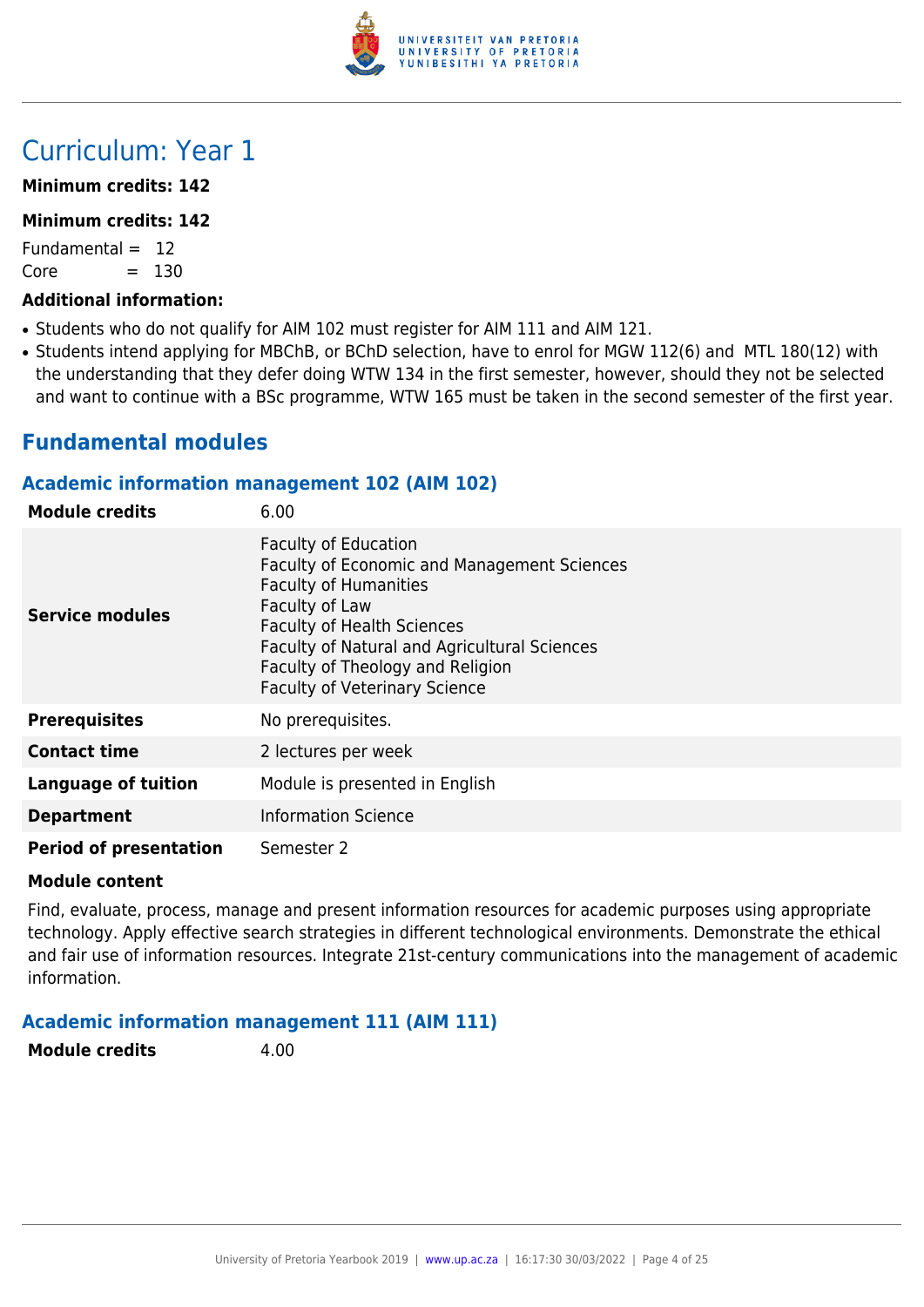

| <b>Service modules</b>        | Faculty of Engineering, Built Environment and Information Technology<br><b>Faculty of Education</b><br><b>Faculty of Economic and Management Sciences</b><br><b>Faculty of Humanities</b><br>Faculty of Law<br><b>Faculty of Health Sciences</b><br><b>Faculty of Natural and Agricultural Sciences</b><br>Faculty of Theology and Religion |
|-------------------------------|---------------------------------------------------------------------------------------------------------------------------------------------------------------------------------------------------------------------------------------------------------------------------------------------------------------------------------------------|
| <b>Prerequisites</b>          | No prerequisites.                                                                                                                                                                                                                                                                                                                           |
| <b>Contact time</b>           | 2 lectures per week                                                                                                                                                                                                                                                                                                                         |
| <b>Language of tuition</b>    | Module is presented in English                                                                                                                                                                                                                                                                                                              |
| <b>Department</b>             | <b>Information Science</b>                                                                                                                                                                                                                                                                                                                  |
| <b>Period of presentation</b> | Semester 1                                                                                                                                                                                                                                                                                                                                  |

Find, evaluate, process, manage and present information resources for academic purposes using appropriate technology.

#### **Academic information management 121 (AIM 121)**

| <b>Module credits</b>         | 4.00                                                                                                                                                                                                                                                                                                                                                                  |
|-------------------------------|-----------------------------------------------------------------------------------------------------------------------------------------------------------------------------------------------------------------------------------------------------------------------------------------------------------------------------------------------------------------------|
| Service modules               | Faculty of Engineering, Built Environment and Information Technology<br><b>Faculty of Education</b><br>Faculty of Economic and Management Sciences<br><b>Faculty of Humanities</b><br>Faculty of Law<br><b>Faculty of Health Sciences</b><br>Faculty of Natural and Agricultural Sciences<br>Faculty of Theology and Religion<br><b>Faculty of Veterinary Science</b> |
| <b>Prerequisites</b>          | No prerequisites.                                                                                                                                                                                                                                                                                                                                                     |
| <b>Contact time</b>           | 2 lectures per week                                                                                                                                                                                                                                                                                                                                                   |
| Language of tuition           | Module is presented in English                                                                                                                                                                                                                                                                                                                                        |
| <b>Department</b>             | <b>Informatics</b>                                                                                                                                                                                                                                                                                                                                                    |
| <b>Period of presentation</b> | Semester 2                                                                                                                                                                                                                                                                                                                                                            |

#### **Module content**

Apply effective search strategies in different technological environments. Demonstrate the ethical and fair use of information resources. Integrate 21st-century communications into the management of academic information.

#### **Language and study skills 110 (LST 110)**

| Module credits         | 6.00                                                                                        |
|------------------------|---------------------------------------------------------------------------------------------|
| <b>Service modules</b> | <b>Faculty of Natural and Agricultural Sciences</b><br><b>Faculty of Veterinary Science</b> |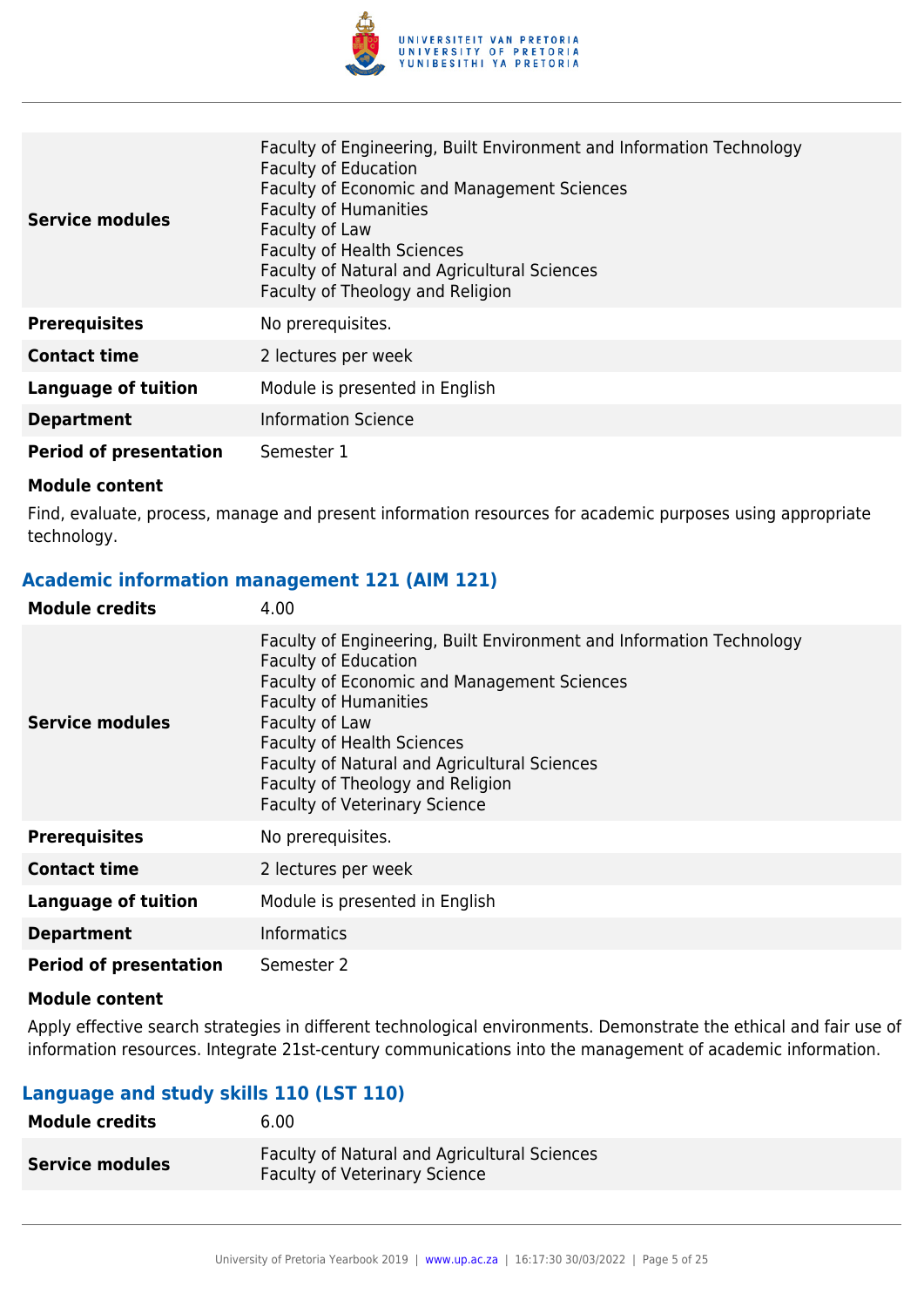

| <b>Prerequisites</b>          | No prerequisites.              |
|-------------------------------|--------------------------------|
| <b>Contact time</b>           | 2 lectures per week            |
| Language of tuition           | Module is presented in English |
| <b>Department</b>             | Unit for Academic Literacy     |
| <b>Period of presentation</b> | Semester 1                     |

The module aims to equip students with the ability to cope with the reading and writing demands of scientific disciplines.

### **Academic orientation 102 (UPO 102)**

| <b>Module credits</b>         | 0.00                                           |
|-------------------------------|------------------------------------------------|
| Language of tuition           | Module is presented in English                 |
| <b>Department</b>             | Natural and Agricultural Sciences Deans Office |
| <b>Period of presentation</b> | Year                                           |

## **Core modules**

#### **Introduction: Human anatomy and embryology 121 (ANA 121)**

| <b>Module credits</b>         | 4.00                                                         |
|-------------------------------|--------------------------------------------------------------|
| <b>Service modules</b>        | Faculty of Natural and Agricultural Sciences                 |
| <b>Prerequisites</b>          | MLB 111 and CMY 117; Only for BSc Medical Sciences students. |
| <b>Contact time</b>           | 1 lecture per week, 1 practical per week                     |
| <b>Language of tuition</b>    | Module is presented in English                               |
| <b>Department</b>             | Anatomy                                                      |
| <b>Period of presentation</b> | Semester 2                                                   |

#### **Module content**

Terminology, musculo-skeletal system, nervous system, surface anatomy, cardiovascular system, respiratory system, urogenital system, gastro-intestinal system, endocrine system, introductory osteology and joints, introductory embryology.

## **Human osteology 122 (ANA 122)**

| <b>Service modules</b><br>Faculty of Natural and Agricultural Sciences<br><b>Prerequisites</b><br>Only for BSc Medical Sciences students. |
|-------------------------------------------------------------------------------------------------------------------------------------------|
|                                                                                                                                           |
|                                                                                                                                           |
| 1 lecture per week, 1 practical per week<br><b>Contact time</b>                                                                           |
| <b>Language of tuition</b><br>Module is presented in English                                                                              |
| <b>Department</b><br>Anatomy                                                                                                              |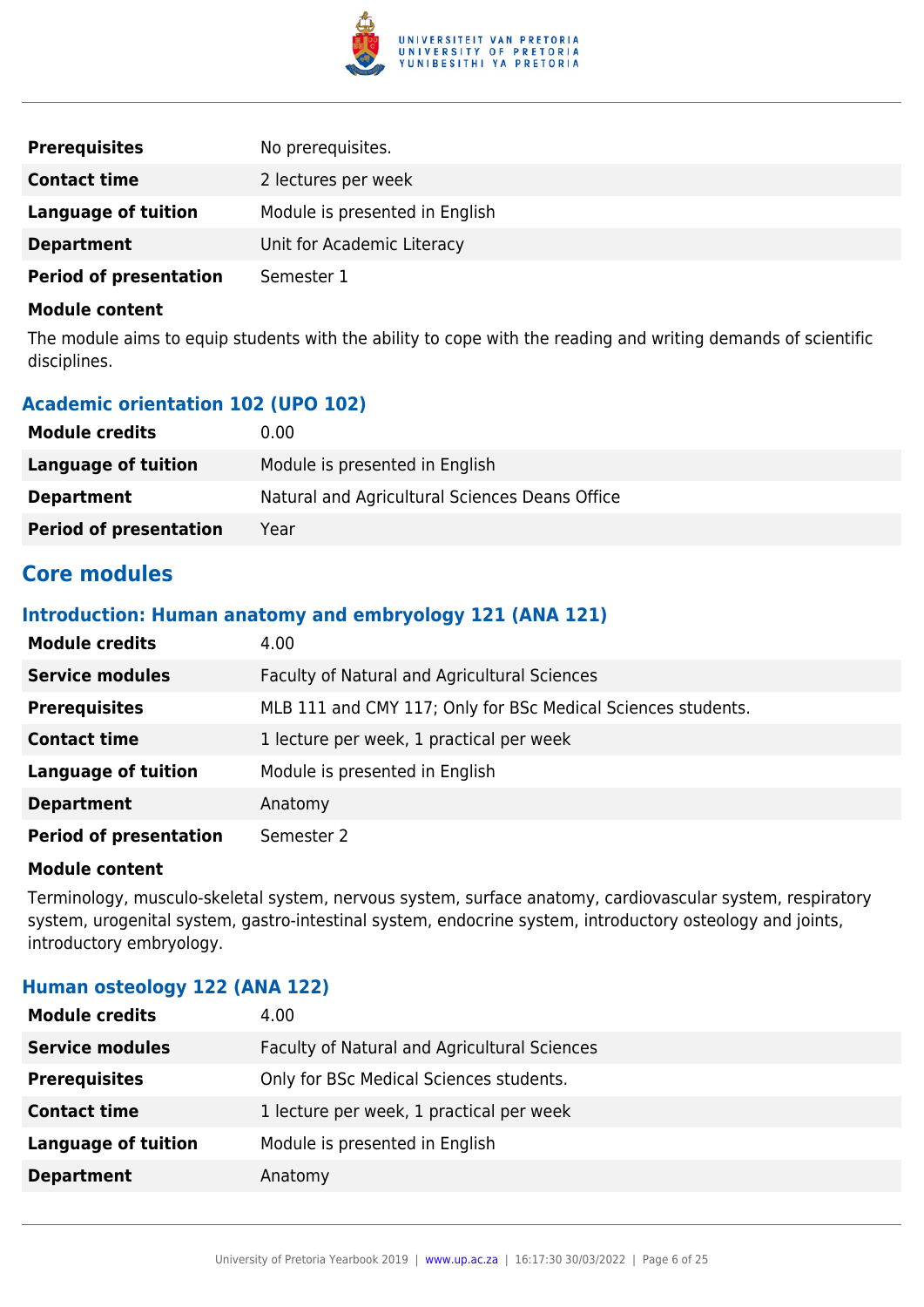

#### **Period of presentation** Semester 2

#### **Module content**

Introduction to osteology, bone function and classification, humerus, radius, ulna, femur, tibia, fibula, clavicle, scapula, ribs, sternum, vertebrae, pelvis, hand and foot bones, sesamoid bones, skull, mandible, joints.

#### **Basic human histology 126 (ANA 126)**

| <b>Module credits</b>         | 4.00                                                         |
|-------------------------------|--------------------------------------------------------------|
| <b>Service modules</b>        | Faculty of Natural and Agricultural Sciences                 |
| <b>Prerequisites</b>          | CMY 117 and MLB 111; Only for BSc Medical Sciences students. |
| <b>Contact time</b>           | 1 practical per week, 1 lecture per week                     |
| <b>Language of tuition</b>    | Module is presented in English                               |
| <b>Department</b>             | Anatomy                                                      |
| <b>Period of presentation</b> | Semester 2                                                   |

#### **Module content**

General introduction to cells and tissue, terminology, the cell and cytoplasm, organelles and inclusions, surface and glandular epithelium, general connective tissue, specialised connective tissue, namely cartilage, bone, blood and haemopoietic tissue, muscle and nervous tissue.

#### **Biometry 120 (BME 120)**

| <b>Module credits</b>         | 16.00                                                                                                                                                        |
|-------------------------------|--------------------------------------------------------------------------------------------------------------------------------------------------------------|
| <b>Service modules</b>        | Faculty of Engineering, Built Environment and Information Technology<br>Faculty of Natural and Agricultural Sciences<br><b>Faculty of Veterinary Science</b> |
| <b>Prerequisites</b>          | At least 4 (50-59%) in Mathematics in the Grade 12 examination, or at least 50%<br>in both Statistics 113, 123                                               |
| <b>Contact time</b>           | 1 practical per week, 4 lectures per week                                                                                                                    |
| <b>Language of tuition</b>    | Module is presented in English                                                                                                                               |
| <b>Department</b>             | <b>Statistics</b>                                                                                                                                            |
| <b>Period of presentation</b> | Semester 2                                                                                                                                                   |

#### **Module content**

Simple statistical analysis: Data collection and analysis: Samples, tabulation, graphical representation, describing location, spread and skewness. Introductory probability and distribution theory. Sampling distributions and the central limit theorem. Statistical inference: Basic principles, estimation and testing in the one- and two-sample cases (parametric and non-parametric). Introduction to experimental design. One- and twoway designs, randomised blocks. Multiple statistical analysis: Bivariate data sets: Curve fitting (linear and non-linear), growth curves. Statistical inference in the simple regression case. Categorical analysis: Testing goodness of fit and contingency tables. Multiple regression and correlation: Fitting and testing of models. Residual analysis. Computer literacy: Use of computer packages in data analysis and report writing.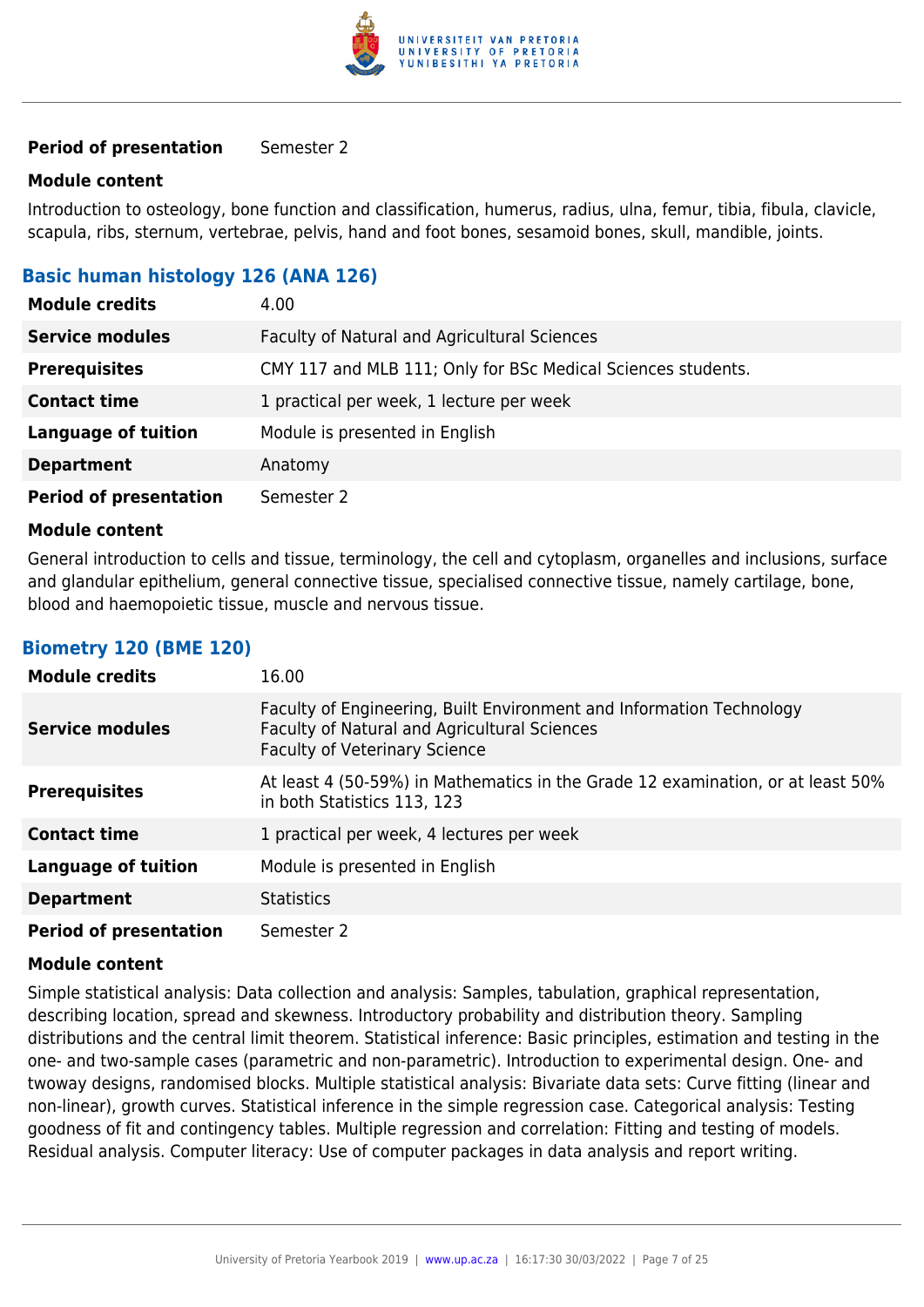

#### **General chemistry 117 (CMY 117)**

| <b>Module credits</b>         | 16.00                                                                                                                                                                            |
|-------------------------------|----------------------------------------------------------------------------------------------------------------------------------------------------------------------------------|
| <b>Service modules</b>        | Faculty of Engineering, Built Environment and Information Technology<br><b>Faculty of Education</b><br><b>Faculty of Health Sciences</b><br><b>Faculty of Veterinary Science</b> |
| <b>Prerequisites</b>          | A candidate must have Mathematics for at least 60% and 60% for Physical<br>Sciences.                                                                                             |
| <b>Contact time</b>           | 1 practical per week, 4 lectures per week                                                                                                                                        |
| <b>Language of tuition</b>    | Module is presented in English                                                                                                                                                   |
| <b>Department</b>             | Chemistry                                                                                                                                                                        |
| <b>Period of presentation</b> | Semester 1                                                                                                                                                                       |

#### **Module content**

General introduction to inorganic, analytical and physical chemistry. Atomic structure and periodicity. Molecular structure and chemical bonding using the VSEOR model. Nomenclature of inorganic ions and compounds. Classification of reactions: precipitation, acid-base, redox reactions and gas-forming reactions. Mole concept and stoichiometric calculations concerning chemical formulas and chemical reactions. Principles of reactivity: energy and chemical reactions. Physical behaviour gases, liquids, solids and solutions and the role of intermolecular forces. Rate of reactions: Introduction to chemical kinetics.

#### **General chemistry 127 (CMY 127)**

| <b>Module credits</b>         | 16.00                                                                                                                                                                            |
|-------------------------------|----------------------------------------------------------------------------------------------------------------------------------------------------------------------------------|
| <b>Service modules</b>        | Faculty of Engineering, Built Environment and Information Technology<br><b>Faculty of Education</b><br><b>Faculty of Health Sciences</b><br><b>Faculty of Veterinary Science</b> |
| <b>Prerequisites</b>          | Natural and Agricultural Sciences students: CMY 117 GS or CMY 154 GS Health<br>Sciences students: none                                                                           |
| <b>Contact time</b>           | 4 lectures per week, 1 practical per week                                                                                                                                        |
| <b>Language of tuition</b>    | Module is presented in English                                                                                                                                                   |
| <b>Department</b>             | Chemistry                                                                                                                                                                        |
| <b>Period of presentation</b> | Semester 2                                                                                                                                                                       |

#### **Module content**

Theory: General physical-analytical chemistry: Chemical equilibrium, acids and bases, buffers, solubility equilibrium, entropy and free energy, electrochemistry. Organic chemistry: Structure (bonding), nomenclature, isomerism, introductory stereochemistry, introduction to chemical reactions and chemical properties of organic compounds and biological compounds, i.e. carbohydrates and aminoacids. Practical: Molecular structure (model building), synthesis and properties of simple organic compounds.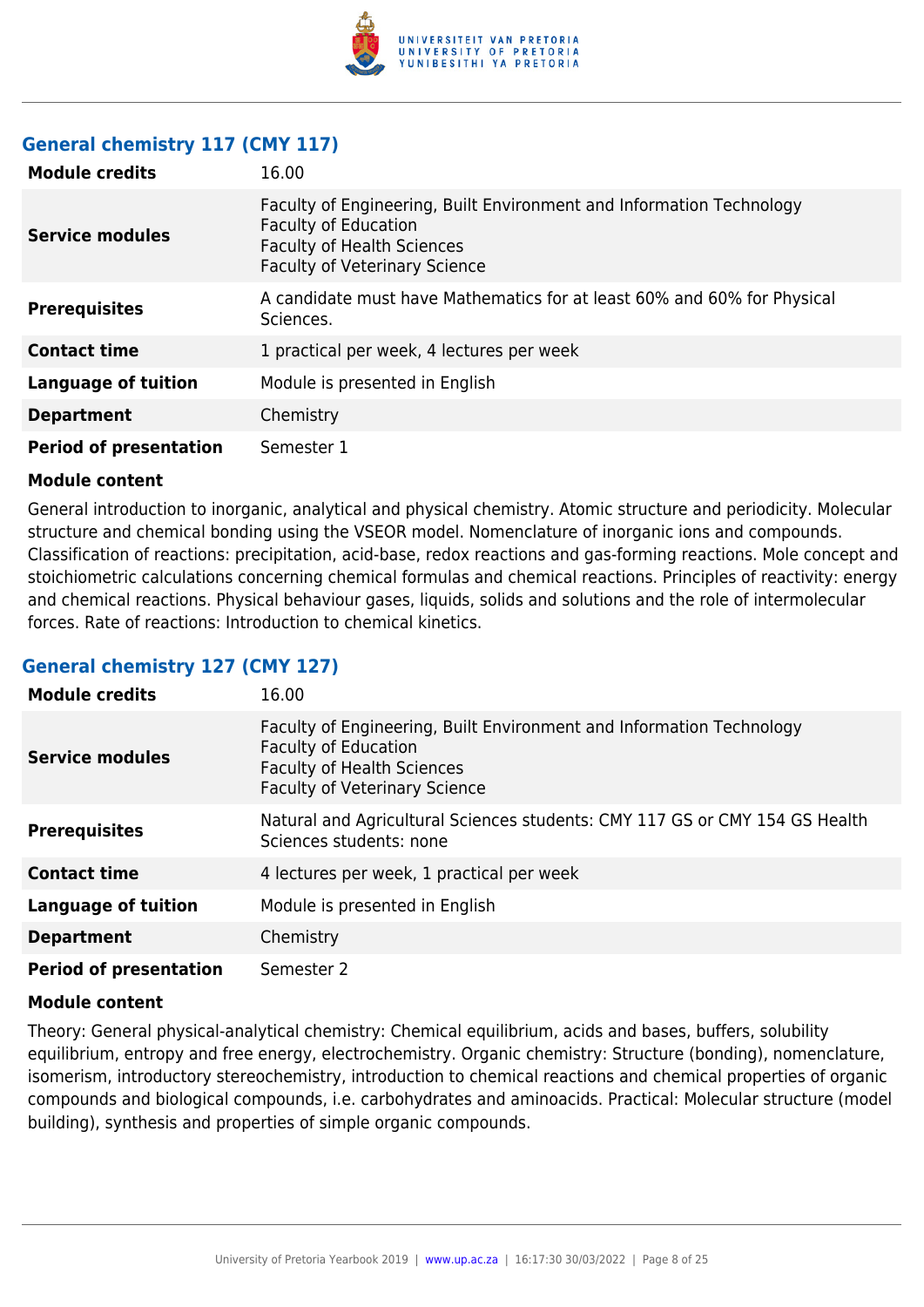

### **Science and world views 155 (FIL 155)**

| <b>Module credits</b>         | 6.00                                                                              |
|-------------------------------|-----------------------------------------------------------------------------------|
| <b>Service modules</b>        | <b>Faculty of Health Sciences</b><br>Faculty of Natural and Agricultural Sciences |
| <b>Prerequisites</b>          | No prerequisites.                                                                 |
| <b>Contact time</b>           | 1 lecture per week                                                                |
| <b>Language of tuition</b>    | Module is presented in English                                                    |
| <b>Department</b>             | Philosophy                                                                        |
| <b>Period of presentation</b> | Semester 1                                                                        |

#### **Module content**

This is a broad introduction to the philosophy and history of science. Examples of themes and historical periods which are covered include: world views in ancient Greece; Socrates; Plato – the founder of Western thought; Aristotle – the foundation of a new tradition; Leonardo da Vinci; the foundation of modern science; the wonder years of the seventeenth century – the flourishing of the sciences and philosophy; the rising of mechanization; a drastic turn in man's vision – the rise of psychology; how the theory of relativity changed our view of the cosmos; quantum theory and its implications for the modern world view; the biological sciences and the secrets of life; the rise and role of psychology; the neuro-sciences; the place, role and benefit of philosophical thought in the sciences.

#### **Introductory genetics 161 (GTS 161)**

| <b>Module credits</b>         | 8.00                                                                                                                                        |
|-------------------------------|---------------------------------------------------------------------------------------------------------------------------------------------|
| <b>Service modules</b>        | Faculty of Engineering, Built Environment and Information Technology<br><b>Faculty of Education</b><br><b>Faculty of Veterinary Science</b> |
| <b>Prerequisites</b>          | <b>MLB 111 GS</b>                                                                                                                           |
| <b>Contact time</b>           | 2 lectures per week, fortnightly tutorials                                                                                                  |
| Language of tuition           | Module is presented in English                                                                                                              |
| <b>Department</b>             | Biochemistry, Genetics and Microbiology                                                                                                     |
| <b>Period of presentation</b> | Semester 2                                                                                                                                  |

#### **Module content**

Chromosomes and cell division. Principles of Mendelian inheritance: locus and alleles, dominance interactions, extensions and modifications of basic principles.. Probability studies. Sex determination and sex linked traits. Pedigree analysis. Genetic linkage and chromosome mapping. Chromosome variation.

#### **Introduction to microbiology 161 (MBY 161)**

| <b>Module credits</b>  | 8.00                                                                 |
|------------------------|----------------------------------------------------------------------|
| <b>Service modules</b> | Faculty of Engineering, Built Environment and Information Technology |
| <b>Prerequisites</b>   | MLB 111 GS                                                           |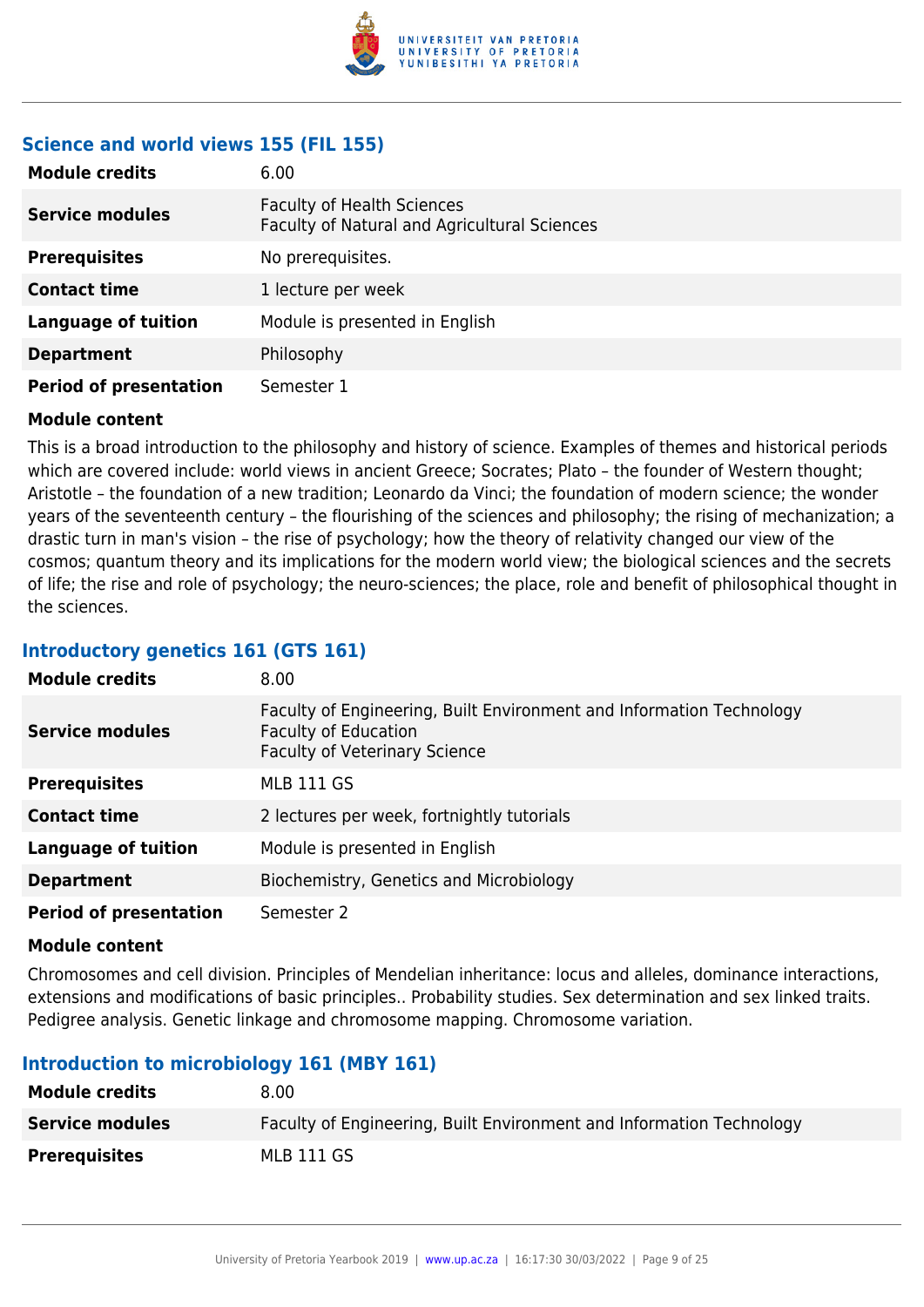

| <b>Contact time</b>           | 2 lectures per week, fortnightly tutorials |
|-------------------------------|--------------------------------------------|
| Language of tuition           | Module is presented in English             |
| <b>Department</b>             | Biochemistry, Genetics and Microbiology    |
| <b>Period of presentation</b> | Semester 2                                 |

The module will introduce the student to the field of Microbiology. Basic Microbiological aspects that will be covered include introduction into the diversity of the microbial world (bacteria, archaea, eukaryotic microorganisms and viruses), basic principles of cell structure and function, microbial nutrition and microbial growth and growth control. Applications in Microbiology will be illustrated by specific examples i.e. bioremediation, animal-microbial symbiosis, plant-microbial symbiosis and the use of microorganisms in industrial microbiology. Wastewater treatment, microbial diseases and food will be introduced using specific examples.

#### **Molecular and cell biology 111 (MLB 111)**

| <b>Module credits</b>         | 16.00                                                                                                                                                                            |
|-------------------------------|----------------------------------------------------------------------------------------------------------------------------------------------------------------------------------|
| <b>Service modules</b>        | Faculty of Engineering, Built Environment and Information Technology<br><b>Faculty of Education</b><br><b>Faculty of Health Sciences</b><br><b>Faculty of Veterinary Science</b> |
| <b>Prerequisites</b>          | A candidate who has passed Mathematics with at least 60% in the Grade 12<br>examination                                                                                          |
| <b>Contact time</b>           | 1 practical/tutorial per week, 4 lectures per week                                                                                                                               |
| <b>Language of tuition</b>    | Module is presented in English                                                                                                                                                   |
| <b>Department</b>             | Biochemistry, Genetics and Microbiology                                                                                                                                          |
| <b>Period of presentation</b> | Semester 1                                                                                                                                                                       |

#### **Module content**

 Introduction to the molecular structure and function of the cell. Basic chemistry of the cell. Structure and composition of prokaryotic and eukaryotic cells. Ultrastructure and function of cellular organelles, membranes and the cytoskeleton. General principles of energy, enzymes and cell metabolism. Selected processes, e.g. glycolysis, respiration and/or photosynthesis. Introduction to molecular genetics: DNA structure and replication, transcription, translation. Cell growth and cell division.

#### **Physics for biology students 131 (PHY 131)**

| <b>Module credits</b>  | 16.00                                                                                                    |
|------------------------|----------------------------------------------------------------------------------------------------------|
| <b>Service modules</b> | <b>Faculty of Education</b><br><b>Faculty of Health Sciences</b><br><b>Faculty of Veterinary Science</b> |
| <b>Prerequisites</b>   | A candidate must have passed Mathematics with at least 60% in the Grade 12<br>examination                |
| <b>Contact time</b>    | 1 discussion class per week, 1 practical per week, 4 lectures per week                                   |
|                        |                                                                                                          |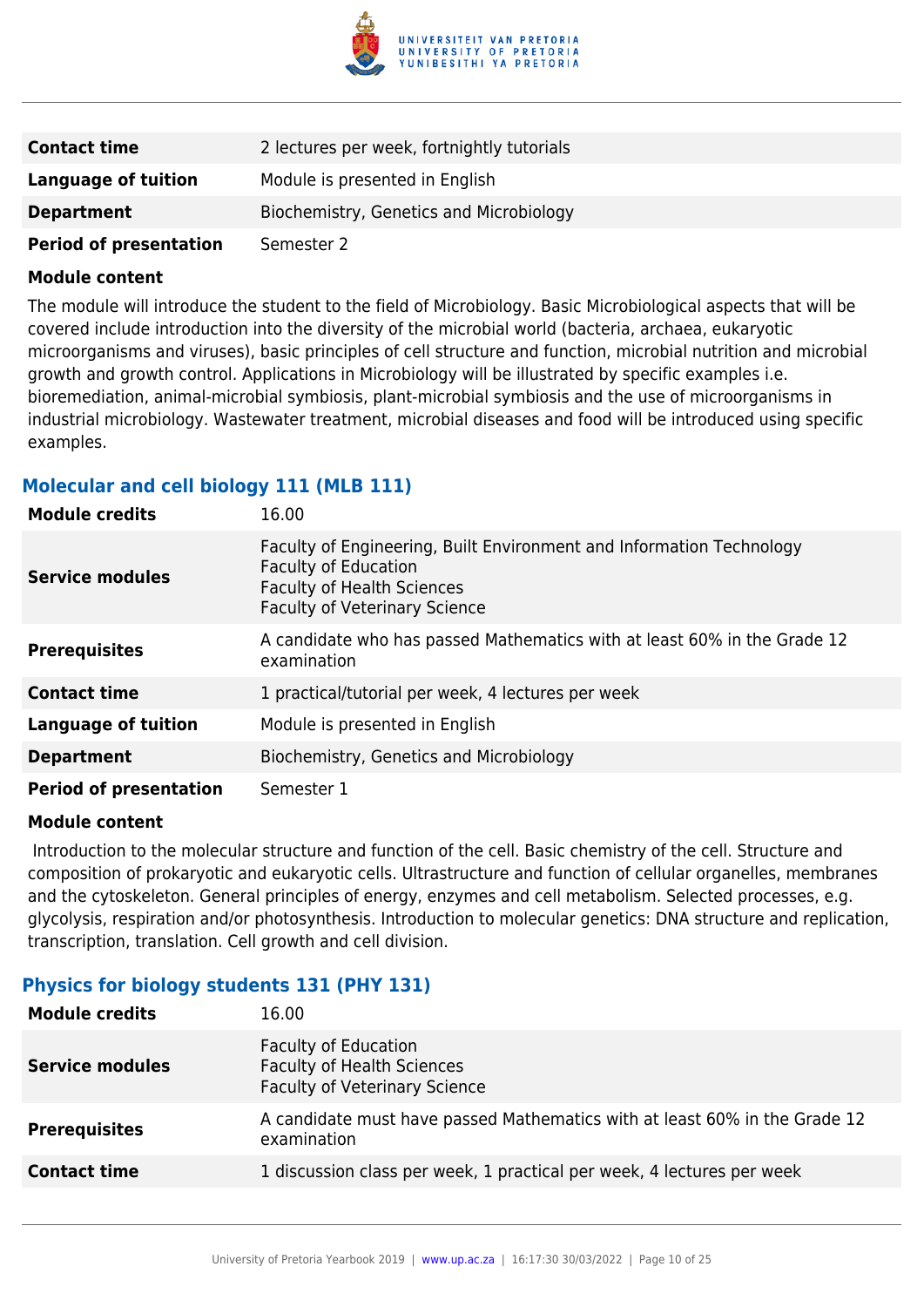

| Language of tuition           | Module is presented in English |
|-------------------------------|--------------------------------|
| <b>Department</b>             | Physics                        |
| <b>Period of presentation</b> | Semester 1                     |

Units, vectors, one dimensional kinematics, dynamics, work, equilibrium, sound, liquids, heat, thermodynamic processes, electric potential and capacitance, direct current and alternating current, optics, modern physics, radio activity.

#### **Mathematics 134 (WTW 134)**

| <b>Module credits</b>         | 16.00                                                                                                                                       |
|-------------------------------|---------------------------------------------------------------------------------------------------------------------------------------------|
| <b>Service modules</b>        | Faculty of Engineering, Built Environment and Information Technology<br><b>Faculty of Education</b><br><b>Faculty of Veterinary Science</b> |
| <b>Prerequisites</b>          | 50% for Mathematics in Grade 12                                                                                                             |
| <b>Contact time</b>           | 4 lectures per week, 1 tutorial per week                                                                                                    |
| <b>Language of tuition</b>    | Module is presented in English                                                                                                              |
| <b>Department</b>             | <b>Mathematics and Applied Mathematics</b>                                                                                                  |
| <b>Period of presentation</b> | Semester 1                                                                                                                                  |

#### **Module content**

\*Students will not be credited for more than one of the following modules for their degree: WTW 134, WTW 165, WTW 114, WTW 158. WTW 134 does not lead to admission to Mathematics at 200 level and is intended for students who require Mathematics at 100 level only. WTW 134 is offered as WTW 165 in the second semester only to students who have applied in the first semester of the current year for the approximately 65 MBChB, or the 5-6 BChD places becoming available in the second semester and who were therefore enrolled for MGW 112 in the first semester of the current year.

Functions, derivatives, interpretation of the derivative, rules of differentiation, applications of differentiation, integration, interpretation of the definite integral, applications of integration. Matrices, solutions of systems of equations. All topics are studied in the context of applications.

#### **Mathematics 165 (WTW 165)**

| <b>Module credits</b>      | 16.00                                                                                                                                                                                      |
|----------------------------|--------------------------------------------------------------------------------------------------------------------------------------------------------------------------------------------|
| <b>Service modules</b>     | Faculty of Engineering, Built Environment and Information Technology<br><b>Faculty of Education</b><br>Faculty of Economic and Management Sciences<br><b>Faculty of Veterinary Science</b> |
| <b>Prerequisites</b>       | 50% for Mathematics in Grade 12 and MGW 112# or registered for BVSc                                                                                                                        |
| <b>Contact time</b>        | 1 tutorial per week, 4 lectures per week                                                                                                                                                   |
| <b>Language of tuition</b> | Module is presented in English                                                                                                                                                             |
| <b>Department</b>          | Mathematics and Applied Mathematics                                                                                                                                                        |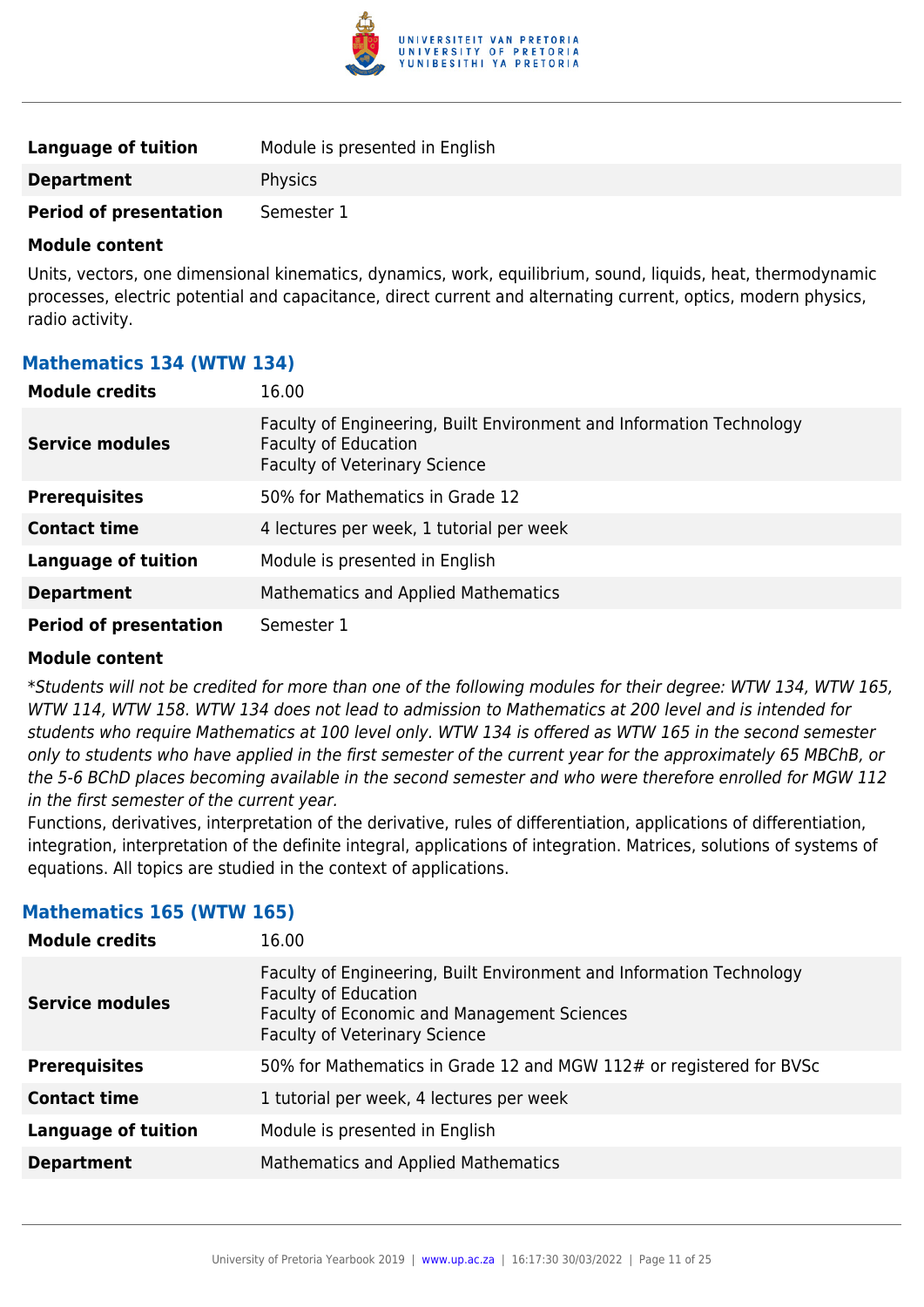

#### **Period of presentation** Semester 2

#### **Module content**

\*Students will not be credited for more than one of the following modules for their degree: WTW 134, WTW 165, WTW 114, WTW 158. WTW 165 does not lead to Mathematics at 200 level and is intended for students who require Mathematics at 100 level only. WTW 165 is offered in English in the second semester only to students who have applied in the first semester of the current year for the approximately 65 MBChB, or the 5-6 BChD places becoming available in the second semester and who were therefore enrolled for MGW 112 in the first semester of the current year.

Functions, derivatives, interpretation of the derivative, rules of differentiation, applications of differentiation, integration, interpretation of the definite integral, applications of integration, matrices, solutions of systems of equations. All topics are studied in the context of applications.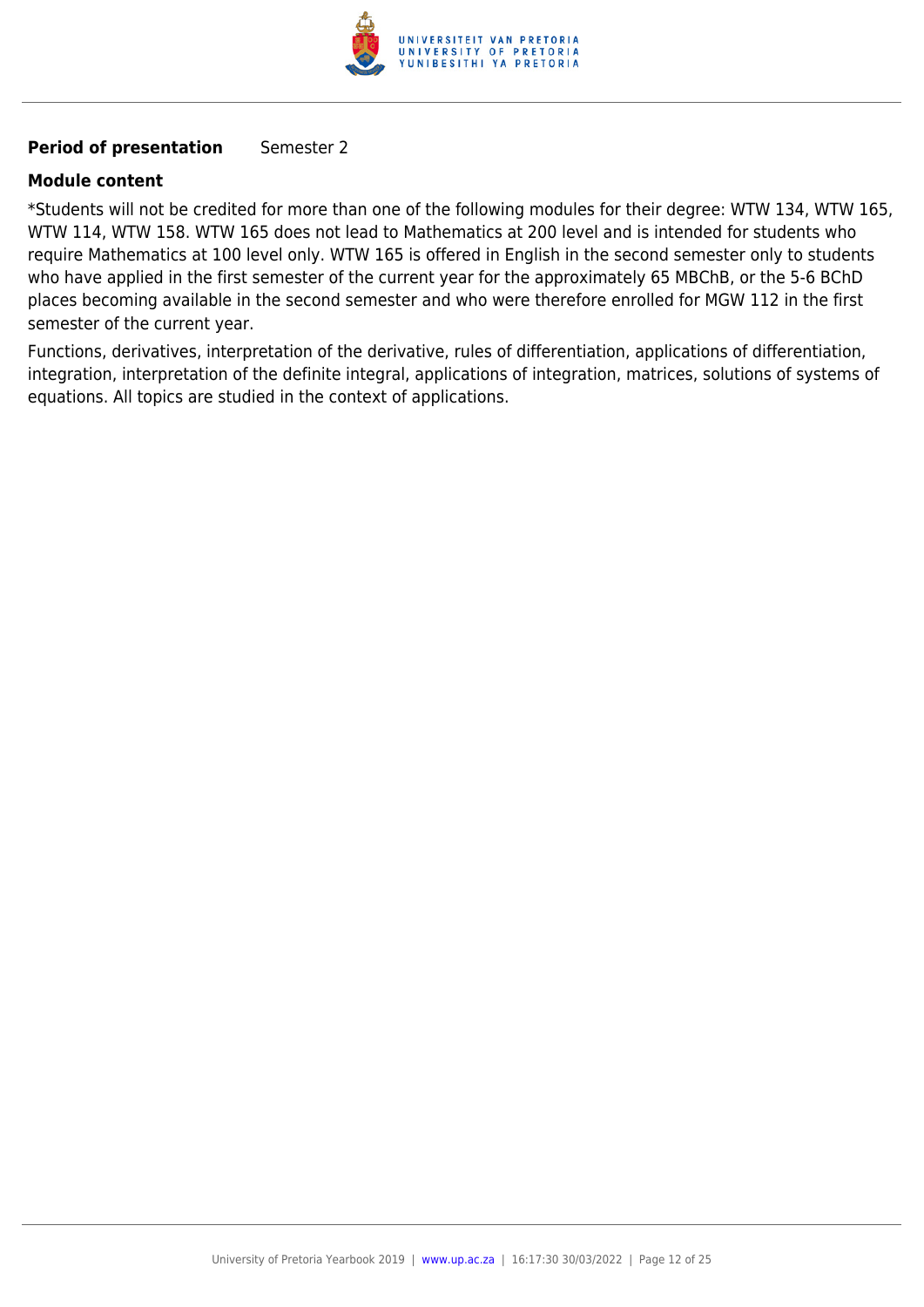

## Curriculum: Year 2

#### **Minimum credits: 144**

#### **Minimum credits: 144**

 $Core = 96$  $Electric = 48$ 

#### **Additional information:**

- FLG option: 48 credits, GTS option: 48 credits, FAR option: same as FLG option
- **ANA + FLG option:** First semester FLG 211 (12) and FLG 212 (12) second semester FLG 221 (12) and FLG 222 (12)
- ANA + GTS option: First semester GTS 251 (12) and MBY 251 (12), second semester GTS 261 (12) and MBY 261 (12)
- ANA + FLG/FAR option only in Final year: Same as FLG option

## **Core modules**

#### **Human cell and developmental biology 214 (ANA 214)**

| <b>Module credits</b>         | 12.00                                        |
|-------------------------------|----------------------------------------------|
| <b>Service modules</b>        | Faculty of Natural and Agricultural Sciences |
| <b>Prerequisites</b>          | ANA 121 and ANA 126 and CMY 127              |
| <b>Contact time</b>           | 1 practical per week, 2 lectures per week    |
| <b>Language of tuition</b>    | Module is presented in English               |
| <b>Department</b>             | Anatomy                                      |
| <b>Period of presentation</b> | Semester 1                                   |

#### **Module content**

Functional review of the cell and cell content. Normal and abnormal cell function in relation to structure. Control of the human cell, heredity and the human genome. Cell communication, growth and development, adhesion and division. Aspects of cellular research. Techniques on how to study cells. Medical cell and molecular biology application.

NOTE: This module is not open to all students and may only be taken by BSc: Medical Sciences students.

#### **Paleoanthropology 215 (ANA 215)**

| <b>Module credits</b>         | 12.00                                        |
|-------------------------------|----------------------------------------------|
| <b>Service modules</b>        | Faculty of Natural and Agricultural Sciences |
| <b>Prerequisites</b>          | No prerequisites.                            |
| <b>Contact time</b>           | 2 lectures per week, 1 practical per week    |
| <b>Language of tuition</b>    | Module is presented in English               |
| <b>Department</b>             | Anatomy                                      |
| <b>Period of presentation</b> | Semester 1                                   |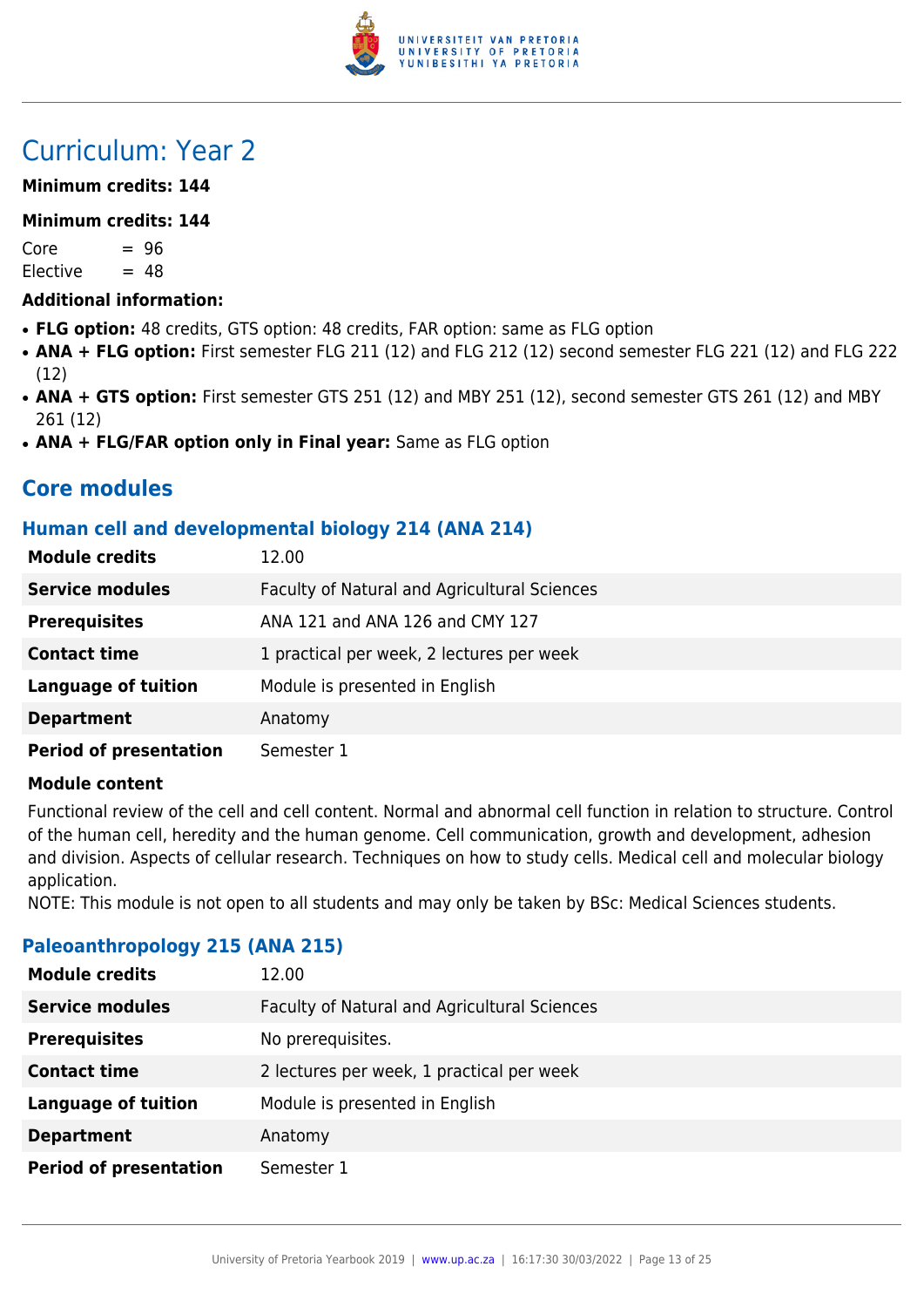

Introduction to paleoanthropology, focusing on hominid fossil record, principles of evolution, principles of heredity, human variation, introduction to primatology, hominid taxonomy, time-frames and dating methods, fossilisation and taphonomy, trends in hominid evolution, hominid sites. Australopithecus, homo habilis, homo erectus, homo sapiens neanderthalensis, the origin of anatomically modern human beings, DNA studies, palaeoenvironments, hominid diets, introduction to the development of culture, South African populations, human adaptation and modernisation.

#### **Human histology 226 (ANA 226)**

| <b>Module credits</b>         | 12.00                                        |
|-------------------------------|----------------------------------------------|
| <b>Service modules</b>        | Faculty of Natural and Agricultural Sciences |
| <b>Prerequisites</b>          | ANA 126                                      |
| <b>Contact time</b>           | 2 lectures per week, 1 practical per week    |
| <b>Language of tuition</b>    | Module is presented in English               |
| <b>Department</b>             | Anatomy                                      |
| <b>Period of presentation</b> | Semester 2                                   |

#### **Module content**

General introduction to organ structure.

Terminology. The eye, ear, skin, circulatory system, nervous system, lymphoid system, gastrointestinal tract, gastrointestinal tract glands, respiratory system, urinary system, male and female reproductive systems, endocrine system.

NOTE: This module is not open to all students and may only be taken by BSc: Medical Sciences students.

#### **Human anatomy Part 1 247 (ANA 247)**

| <b>Module credits</b>         | 12.00                                        |
|-------------------------------|----------------------------------------------|
| <b>Service modules</b>        | Faculty of Natural and Agricultural Sciences |
| <b>Prerequisites</b>          | ANA 121, ANA 122 and CMY 127                 |
| <b>Contact time</b>           | 2 practicals per week, 2 lectures per week   |
| <b>Language of tuition</b>    | Module is presented in English               |
| <b>Department</b>             | Anatomy                                      |
| <b>Period of presentation</b> | Semester 2                                   |

#### **Module content**

Regional approach to human anatomy. Cadaver dissection of the head, neck as well as neuro-anatomy. Anatomical techniques.

NOTE: This module is not open to all students and may only be taken by BSc (Medical Sciences) students.

#### **Introduction to proteins and enzymes 251 (BCM 251)**

**Module credits** 12.00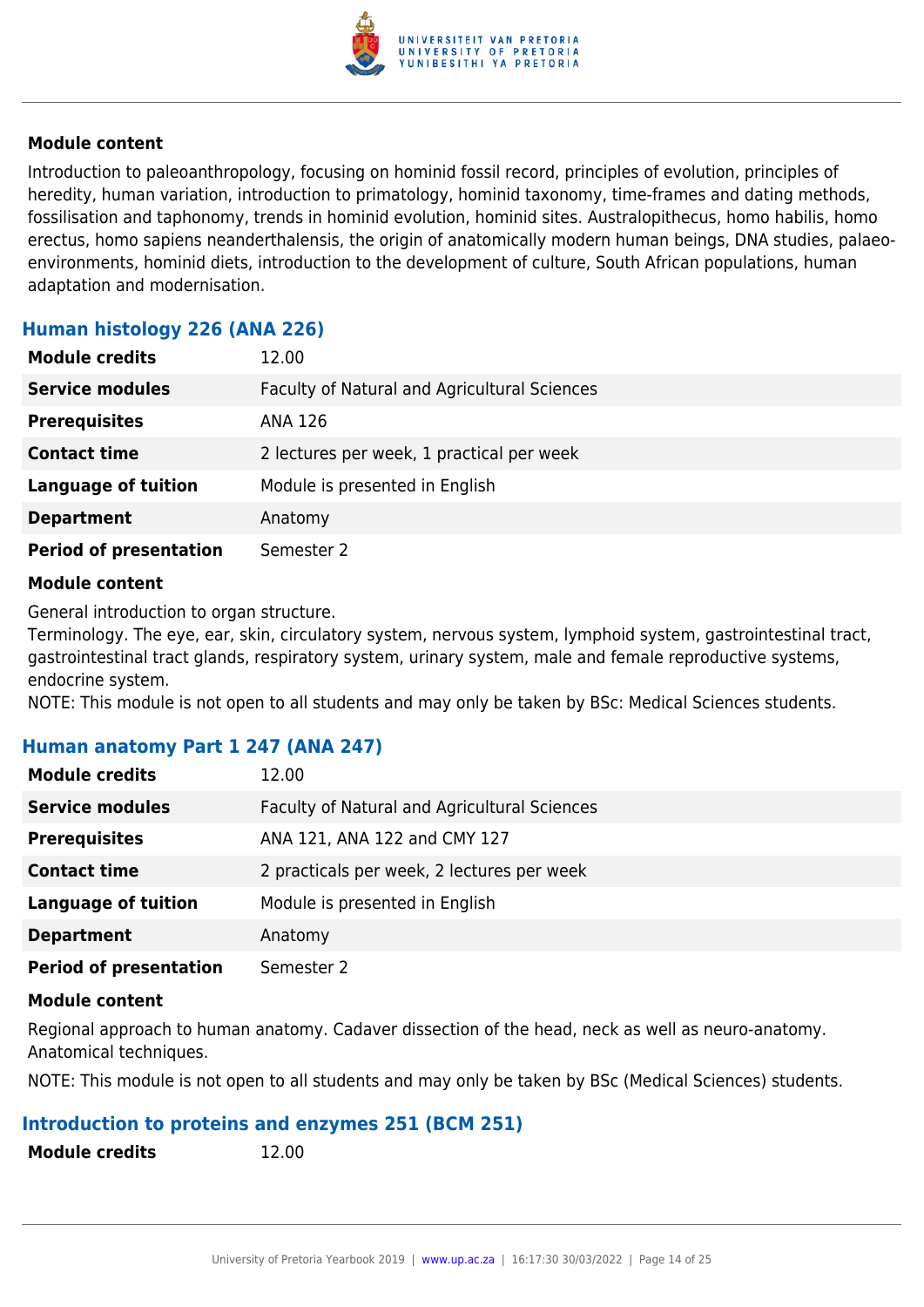

| <b>Service modules</b>        | <b>Faculty of Health Sciences</b>        |
|-------------------------------|------------------------------------------|
| <b>Prerequisites</b>          | CMY 117 GS and CMY 127 GS and MLB 111 GS |
| <b>Contact time</b>           | 1 tutorial per week, 2 lectures per week |
| <b>Language of tuition</b>    | Module is presented in English           |
| <b>Department</b>             | Biochemistry, Genetics and Microbiology  |
| <b>Period of presentation</b> | Semester 1                               |

Structural and ionic properties of amino acids. Peptides, the peptide bond, primary, secondary, tertiary and quaternary structure of proteins. Interactions that stabilise protein structure, denaturation and renaturation of proteins. Introduction to methods for the purification of proteins, amino acid composition, and sequence determinations. Enzyme kinetics and enzyme inhibition. Allosteric enzymes, regulation of enzyme activity, active centres and mechanisms of enzyme catalysis. Examples of industrial applications of enzymes and in clinical pathology as biomarkers of diseases. Introduction to practical laboratory techniques and Good Laboratory Practice. Techniques for the quantitative and qualitative analysis of biological molecules, enzyme activity measurements . Processing and presentation of scientific data.

#### **Carbohydrate metabolism 252 (BCM 252)**

| <b>Module credits</b>         | 12.00                                                            |
|-------------------------------|------------------------------------------------------------------|
| <b>Service modules</b>        | <b>Faculty of Education</b><br><b>Faculty of Health Sciences</b> |
| <b>Prerequisites</b>          | CMY 117 GS and CMY 127 GS and MLB 111 GS                         |
| <b>Contact time</b>           | 1 tutorial per week, 2 lectures per week                         |
| <b>Language of tuition</b>    | Module is presented in English                                   |
| <b>Department</b>             | Biochemistry, Genetics and Microbiology                          |
| <b>Period of presentation</b> | Semester 1                                                       |

#### **Module content**

Carbohydrate structure and function. Blood glucose measurement in the diagnosis and treatment of diabetes. Bioenergetics and biochemical reaction types. Glycolysis, gluconeogenesis, glycogen metabolism, pentose phosphate pathway, citric acid cycle and electron transport. Total ATP yield from the complete oxidation of glucose. A comparison of cellular respiration and photosynthesis. Practical techniques for the study and analysis of metabolic pathways and enzymes. PO ratio of mitochondria, electrophoresis, extraction, solubility and gel permeation techniques. Scientific method and design.

#### **Lipid and nitrogen metabolism 261 (BCM 261)**

| <b>Module credits</b>  | 12.00                                    |
|------------------------|------------------------------------------|
| <b>Service modules</b> | <b>Faculty of Health Sciences</b>        |
| <b>Prerequisites</b>   | CMY 117 GS and CMY 127 GS and MLB 111 GS |
| <b>Contact time</b>    | 2 lectures per week, 1 tutorial per week |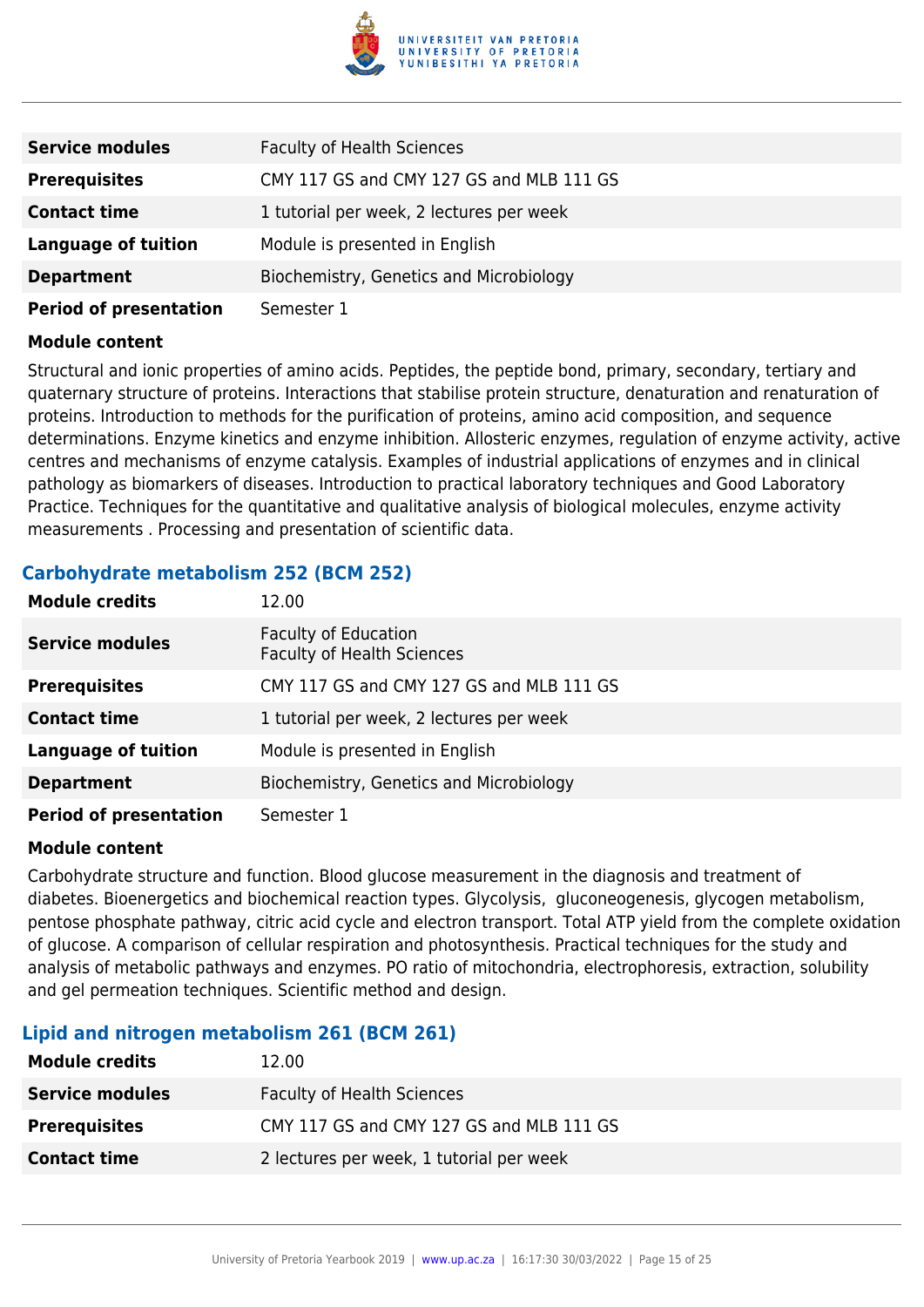

| <b>Language of tuition</b>    | Module is presented in English          |
|-------------------------------|-----------------------------------------|
| <b>Department</b>             | Biochemistry, Genetics and Microbiology |
| <b>Period of presentation</b> | Semester 2                              |

Biochemistry of lipids, membrane structure, anabolism and catabolism of lipids. Total ATP yield from the complete catabolism of lipids. Nitrogen metabolism, amino acid biosynthesis and catabolism. Biosynthesis of neurotransmitters, pigments, hormones and nucleotides from amino acids. Catabolism of pureness and pyrimidines. Therapeutic agents directed against nucleotide metabolism. Examples of inborn errors of metabolism of nitrogen containing compounds. The urea cycle, nitrogen excretion. Practical training in scientific reading skills: evaluation of a scientific report. Techniques for separation analysis and visualisation of biological molecules. Hypothesis design and testing, method design and scientific controls.

### **Biochemical principles of nutrition and toxicology 262 (BCM 262)**

| <b>Module credits</b>         | 12.00                                    |
|-------------------------------|------------------------------------------|
| <b>Service modules</b>        | <b>Faculty of Health Sciences</b>        |
| <b>Prerequisites</b>          | CMY 117 GS and CMY 127 GS and MLB 111 GS |
| <b>Contact time</b>           | 1 tutorial per week, 2 lectures per week |
| <b>Language of tuition</b>    | Module is presented in English           |
| <b>Department</b>             | Biochemistry, Genetics and Microbiology  |
| <b>Period of presentation</b> | Semester 2                               |

#### **Module content**

Biochemistry of nutrition and toxicology. Proximate analysis of nutrients. Review of energy requirements and expenditure, starvation, marasmus and kwashiorkor. Respiratory quotient. Requirements and function of water, vitamins and minerals. Interpretation and modification of RDA values for specific diets, eg growth, exercise, pregnancy and lactation, aging and starvation. Interactions between nutrients. Cholesterol, polyunsaturated, essential fatty acids and dietary anti-oxidants. Oxidation of fats. Biochemical mechanisms of water- and fatsoluble vitamins and assessment of vitamin status. Mineral requirements, biochemical mechanisms, imbalances and diarrhoea. Biochemistry of xenobiotics: absorption, distribution, metabolism and excretion (ADME); detoxification reactions: oxidation/reduction (Phase I), conjugations (Phase II), export from cells (Phase III); factors affecting metabolism and disposition. Examples of genetic abnormalities, phenotypes and frequencies. Examples of toxins: biochemical mechanisms of common toxins and their antidotes. Natural toxins from fungi, plants and animals: goitrogens, cyanogens, cholineesterase inhibitors, ergotoxin, aflatoxins Practical training in scientific writing skills: evaluating scientific findings. Introduction to practical techniques in nutrition and toxicology. Experimental design and calculations in experiments: determining nutritional value of metabolites and studying the ADME of toxins.

## **Elective modules**

### **Introductory and neurophysiology 211 (FLG 211)**

| <b>Service modules</b> | Faculty of Natural and Agricultural Sciences |
|------------------------|----------------------------------------------|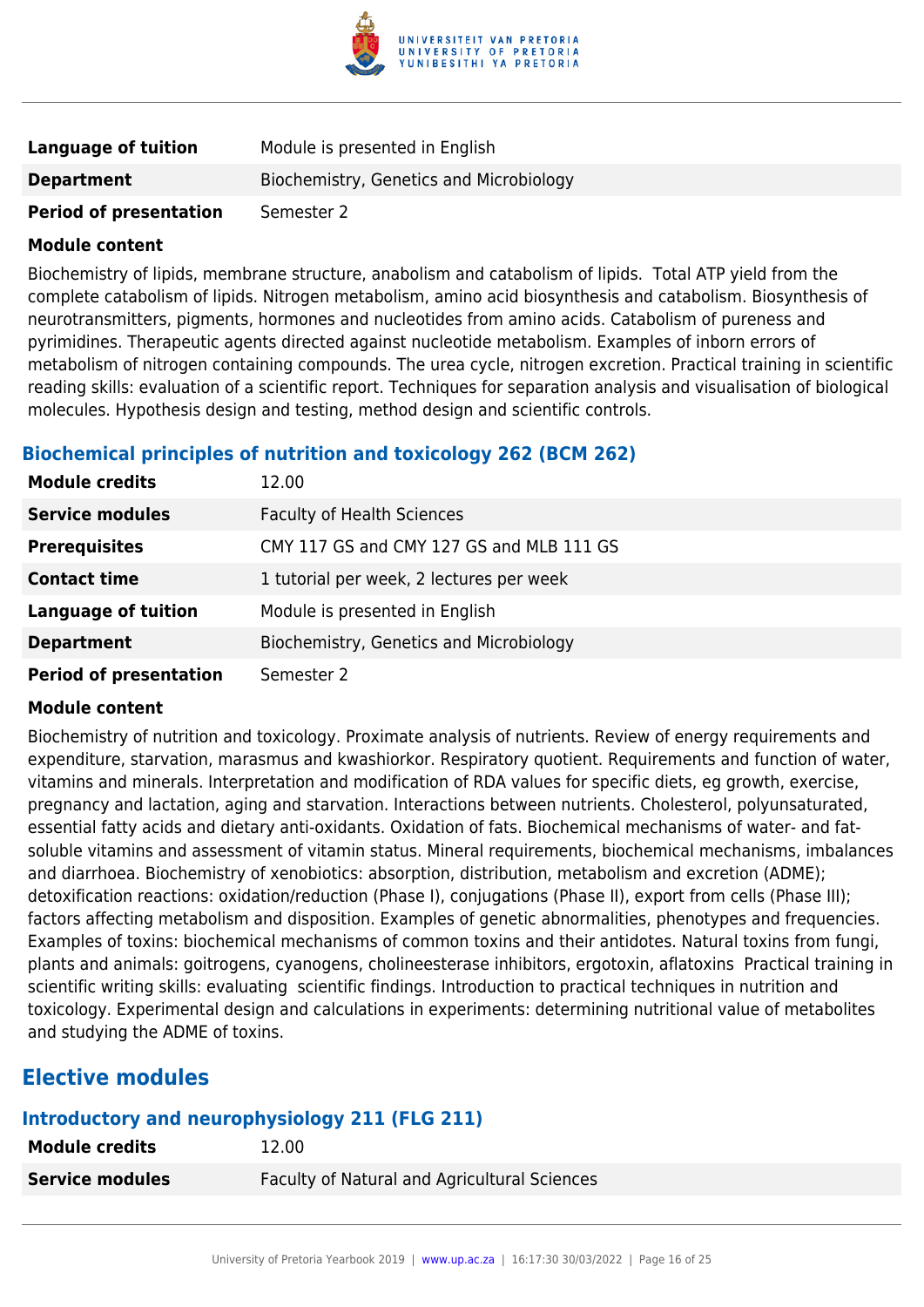

| <b>Prerequisites</b>          | CMY 117, CMY 127, MLB 111 and PHY 131     |
|-------------------------------|-------------------------------------------|
| <b>Contact time</b>           | 2 lectures per week, 1 practical per week |
| <b>Language of tuition</b>    | Module is presented in English            |
| <b>Department</b>             | Physiology                                |
| <b>Period of presentation</b> | Semester 1                                |

Orientation in physiology, homeostasis, cells and tissue, muscle and neurophysiology, cerebrospinal fluid and the special senses.

Practical work: Practical exercises to complement the theory.

#### **Circulatory physiology 212 (FLG 212)**

| <b>Module credits</b>         | 12.00                                        |
|-------------------------------|----------------------------------------------|
| <b>Service modules</b>        | Faculty of Natural and Agricultural Sciences |
| <b>Prerequisites</b>          | CMY 117, CMY 127, MLB 111 and PHY 131        |
| <b>Contact time</b>           | 1 practical per week, 2 lectures per week    |
| <b>Language of tuition</b>    | Module is presented in English               |
| <b>Department</b>             | Physiology                                   |
| <b>Period of presentation</b> | Semester 1                                   |

#### **Module content**

Body fluids; haematology; cardiovascular physiology and the lymphatic system. Practical work: Practical exercises to complement the theory.

#### **Lung and renal physiology, acid-base balance and temperature 221 (FLG 221)**

| <b>Module credits</b>         | 12.00                                        |
|-------------------------------|----------------------------------------------|
| <b>Service modules</b>        | Faculty of Natural and Agricultural Sciences |
| <b>Prerequisites</b>          | <b>FLG 211 and FLG 212</b>                   |
| <b>Contact time</b>           | 2 lectures per week, 1 practical per week    |
| <b>Language of tuition</b>    | Module is presented in English               |
| <b>Department</b>             | Physiology                                   |
| <b>Period of presentation</b> | Semester 2                                   |

#### **Module content**

Structure, gas exchange and non-respiratory functions of the lungs; structure, excretory and non-urinary functions of the kidneys, acid-base balance, as well as the skin and body temperature control. Practical work: Practical exercises to complement the theory.

#### **Digestion, endocrinology and reproductive systems 222 (FLG 222)**

**Module credits** 12.00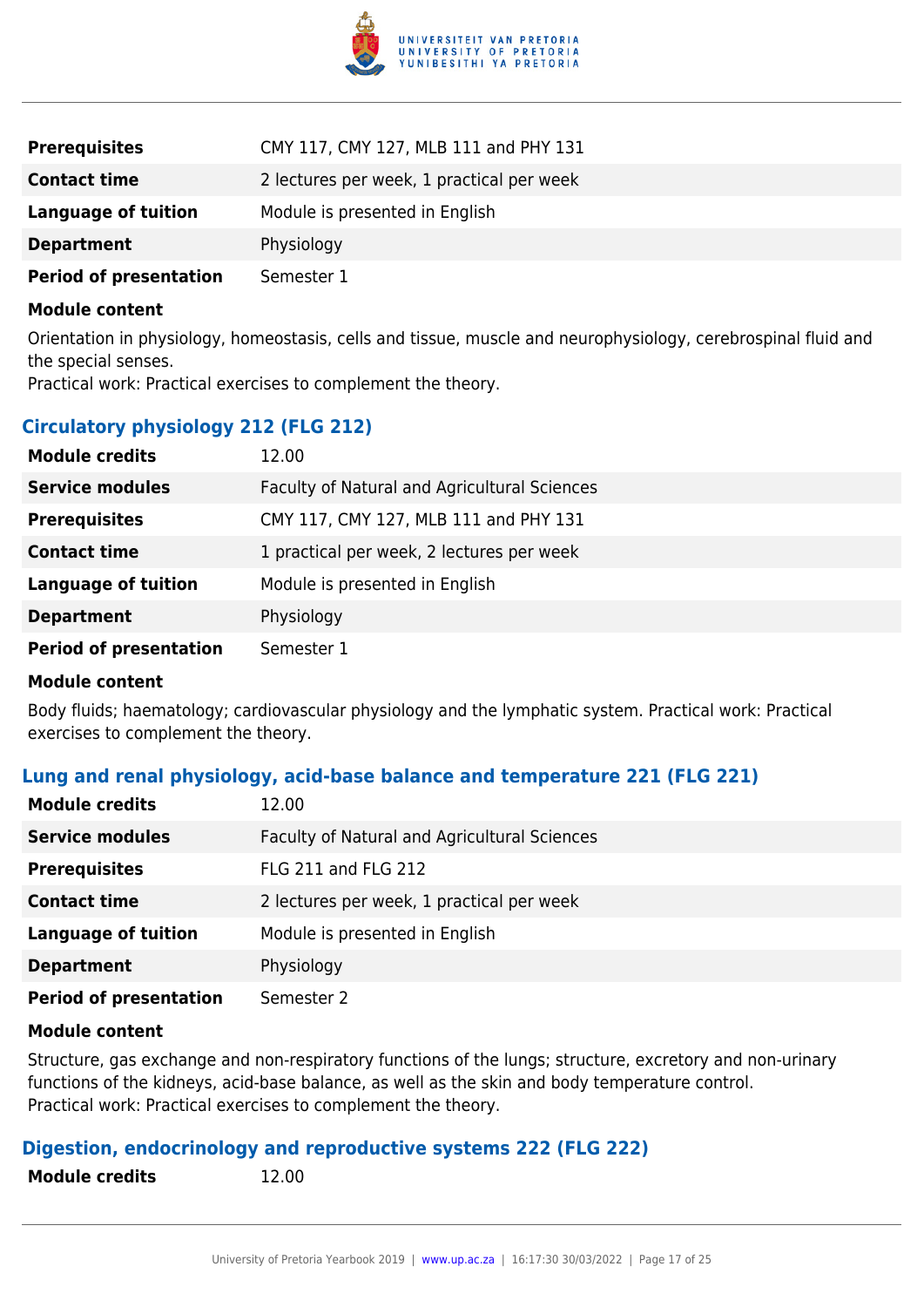

| <b>Service modules</b>        | Faculty of Natural and Agricultural Sciences |
|-------------------------------|----------------------------------------------|
| <b>Prerequisites</b>          | FLG 211 and FLG 212                          |
| <b>Contact time</b>           | 1 practical per week, 2 lectures per week    |
| <b>Language of tuition</b>    | Module is presented in English               |
| <b>Department</b>             | Physiology                                   |
| <b>Period of presentation</b> | Semester 2                                   |

Nutrition, digestion and metabolism; hormonal control of the body functions and the reproductive systems. Practical work: Practical exercises to complement the theory.

### **Molecular genetics 251 (GTS 251)**

| <b>Module credits</b>         | 12.00                                                                                               |
|-------------------------------|-----------------------------------------------------------------------------------------------------|
| <b>Service modules</b>        | Faculty of Engineering, Built Environment and Information Technology<br><b>Faculty of Education</b> |
| <b>Prerequisites</b>          | GTS 161 GS                                                                                          |
| <b>Contact time</b>           | fortnightly tutorials, 2 lectures per week                                                          |
| <b>Language of tuition</b>    | Module is presented in English                                                                      |
| <b>Department</b>             | Biochemistry, Genetics and Microbiology                                                             |
| <b>Period of presentation</b> | Semester 1                                                                                          |

#### **Module content**

The chemical nature of DNA. The processes of DNA replication, transcription, RNA processing, translation. Control of gene expression in prokaryotes and eukaryotes. Recombinant DNA technology and its applications in gene analysis and manipulation.

#### **Genetic diversity and evolution 261 (GTS 261)**

| <b>Module credits</b>         | 12.00                                                                                               |
|-------------------------------|-----------------------------------------------------------------------------------------------------|
| <b>Service modules</b>        | Faculty of Engineering, Built Environment and Information Technology<br><b>Faculty of Education</b> |
| <b>Prerequisites</b>          | GTS 251 GS                                                                                          |
| <b>Contact time</b>           | 2 lectures per week, fortnightly tutorials                                                          |
| <b>Language of tuition</b>    | Module is presented in English                                                                      |
| <b>Department</b>             | Biochemistry, Genetics and Microbiology                                                             |
| <b>Period of presentation</b> | Semester 2                                                                                          |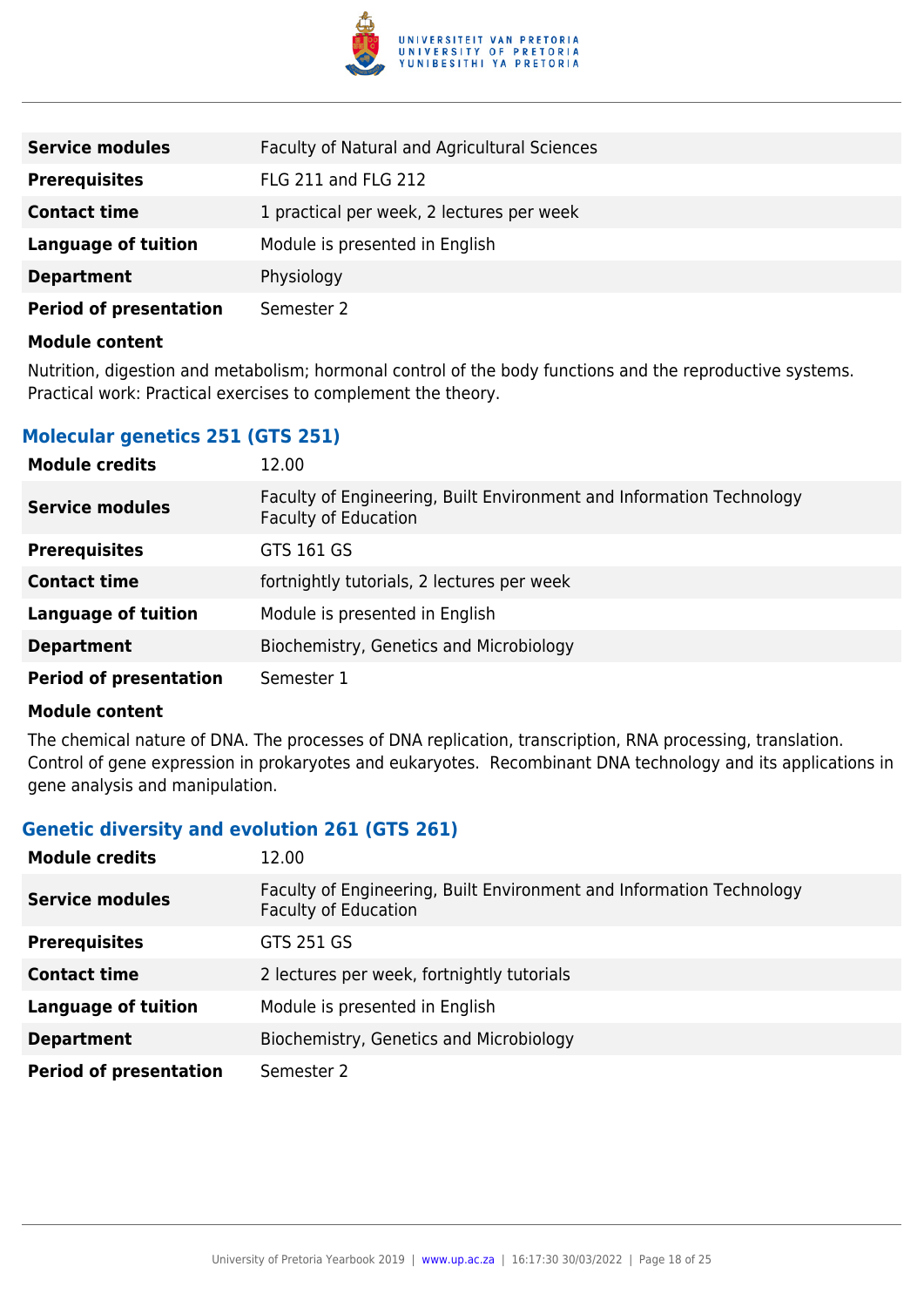

Chromosome structure and transposable elements. Mutation and DNA repair. Genomics and proteomics. Organelle genomes. Introduction to genetic analysis of populations: allele and genotypic frequencies, Hardy Weinberg Law, its extensions and implications for different mating systems. Introduction to quantitative and evolutionary genetics.

### **Bacteriology 251 (MBY 251)**

| <b>Module credits</b>         | 12.00                                                                |
|-------------------------------|----------------------------------------------------------------------|
| <b>Service modules</b>        | Faculty of Engineering, Built Environment and Information Technology |
| <b>Prerequisites</b>          | <b>MBY 161 GS</b>                                                    |
| <b>Contact time</b>           | fortnightly practicals, 2 lectures per week                          |
| <b>Language of tuition</b>    | Module is presented in English                                       |
| <b>Department</b>             | Biochemistry, Genetics and Microbiology                              |
| <b>Period of presentation</b> | Semester 1                                                           |

#### **Module content**

Growth, replication and survival of bacteria, Energy sources, harvesting from light versus oxidation, regulation of catabolic pathways, chemotaxis. Nitrogen metabolism, iron-scavenging. Alternative electron acceptors: denitrification, sulphate reduction, methanogenesis. Bacterial evolution, systematic and genomics. Biodiversity; bacteria occurring in the natural environment (soil, water and air), associated with humans, animals, plants, and those of importance in foods and in the water industry.

#### **Mycology 261 (MBY 261)**

| <b>Module credits</b>         | 12.00                                                                |
|-------------------------------|----------------------------------------------------------------------|
| <b>Service modules</b>        | Faculty of Engineering, Built Environment and Information Technology |
| <b>Prerequisites</b>          | <b>MBY 161 GS</b>                                                    |
| <b>Contact time</b>           | Fortnightly practicals/tutorials, 2 lectures per week                |
| <b>Language of tuition</b>    | Module is presented in English                                       |
| <b>Department</b>             | Biochemistry, Genetics and Microbiology                              |
| <b>Period of presentation</b> | Semester 2                                                           |

#### **Module content**

Organisation and molecular architecture of fungal thalli, chemistry of the fungal cell. Chemical and physiological requirements for growth and nutrient acquisition. Mating and meiosis; spore development; spore dormancy, dispersal and germination. Fungi as saprobes in soil, air, plant, aquatic and marine ecosystems; role of fungi as decomposers and in the deterioration of materials; fungi as predators and parasites; mycoses, mycetisms and mycotoxicoses; fungi as symbionts of plants, insects and animals. Applications of fungi in biotechnology.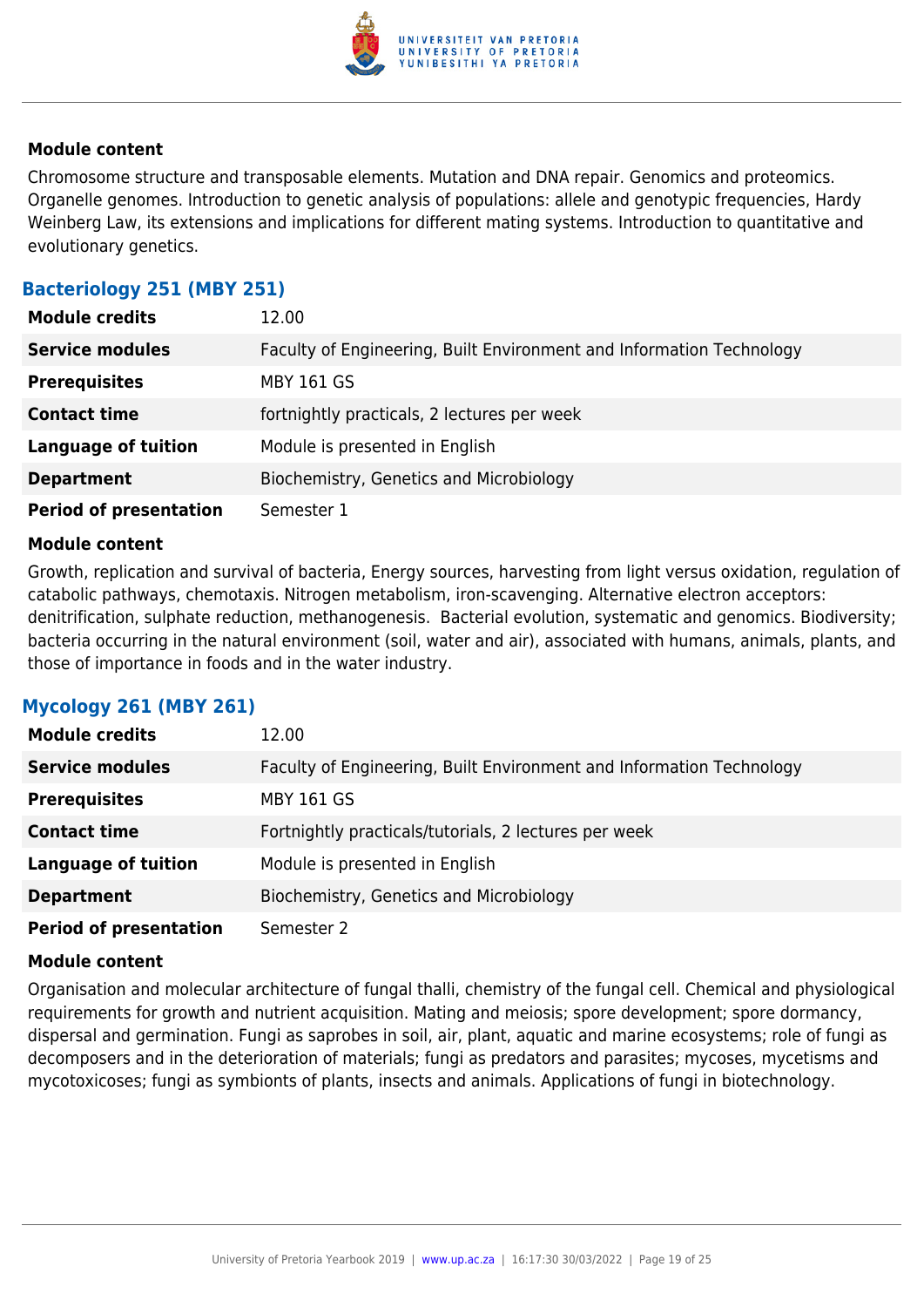

## Curriculum: Final year

#### **Minimum credits: 144**

#### **Minimum credits: 144**

 $Core = 72$ Elective  $= 72$ 

#### **Additional information:**

Elective credits:

- **FLG option:** 72 credits, GTS option: 72 credits, FLG/FAR option: 72 credits
- ANA + FLG option: First semester FLG 330 (18) and FLG 327 (18), second semester FLG 331 (18) and FLG 332 (18)
- ANA+ GTS option: First semester GTS 351 (18) and GTS 354 (18), second semester GTS 367 (18) and GTS 368 (18).
- ANA+ FLG/FAR option: First semester FLG 330 (18) and FAR 381 (18), second semester FLG 331 (18) or FLG 332 (18) and FAR 382 (18)

## **Core modules**

#### **Forensic anthropology 315 (ANA 315)**

| <b>Module credits</b>         | 18.00                                        |
|-------------------------------|----------------------------------------------|
| <b>Service modules</b>        | Faculty of Natural and Agricultural Sciences |
| <b>Prerequisites</b>          | ANA 122, ANA 215                             |
| <b>Contact time</b>           | 2 lectures per week, 1 practical per week    |
| <b>Language of tuition</b>    | Module is presented in English               |
| <b>Department</b>             | Anatomy                                      |
| <b>Period of presentation</b> | Semester 1                                   |

#### **Module content**

Introduction to forensic anthropology, detection of graves, excavation of graves, human vs. animal bone, forensic entomology, osteometry, cranial and post-cranial measurements, non-metric features of the skeleton, age determination, sex determination, race determination, ante-mortem stature, dental analysis, osteopathology, factors of individualisation, measurements of the face, introduction to face mapping and skullphoto superimposition, legal aspects. NOTE: This module is not open to all students and may only be taken by BSc: Medical Sciences students.

#### **Cell and tissue techniques 316 (ANA 316)**

| <b>Module credits</b>  | 18.00                                        |
|------------------------|----------------------------------------------|
| <b>Service modules</b> | Faculty of Natural and Agricultural Sciences |
| <b>Prerequisites</b>   | ANA 226                                      |
| <b>Contact time</b>    | 2 lectures per week, 1 practical per week    |
| Language of tuition    | Module is presented in English               |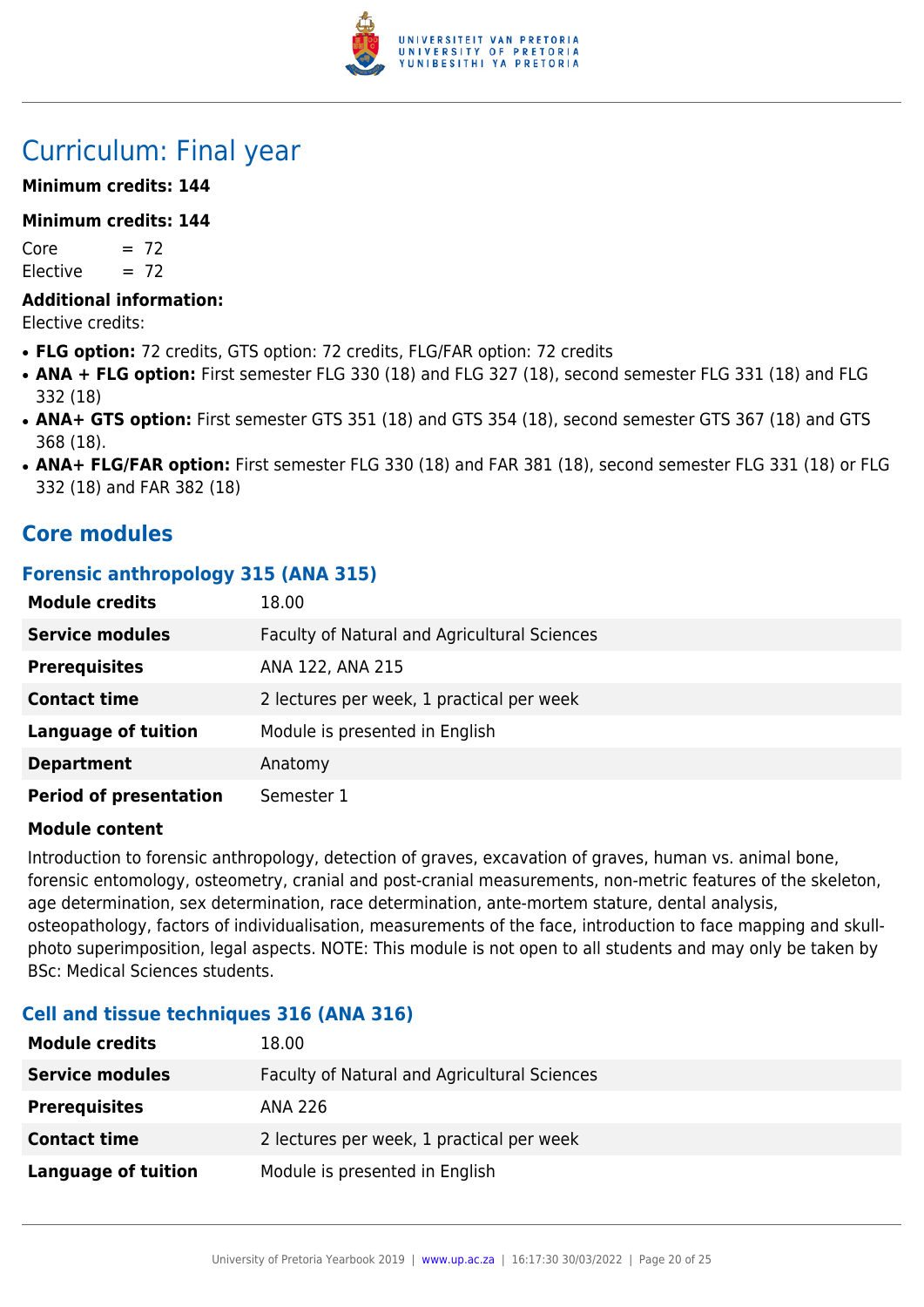

#### **Department** Anatomy

#### **Period of presentation** Semester 1

#### **Module content**

General introduction to light and electron microscopic techniques: fixation, processing, imbedding, staining. Principles of different staining techniques for LM and EM: routine stains, proteins, carbohydrates, amino acids, metachromasia, immunocytochemistry, lectin stains, specialised stains. Principles of the operation of LM and EM: general LM, fluorescent microscopy, differential contrast microscopy, dark field microscopy, phase contrast microscopy, transmission and scanning electron microscopy.

#### **Human cell and developmental biology 324 (ANA 324)**

| <b>Module credits</b>         | 18.00                                        |
|-------------------------------|----------------------------------------------|
| <b>Service modules</b>        | Faculty of Natural and Agricultural Sciences |
| <b>Prerequisites</b>          | ANA 214, ANA 226                             |
| <b>Contact time</b>           | 3 lectures per week, 1 practical per week    |
| <b>Language of tuition</b>    | Module is presented in English               |
| <b>Department</b>             | Anatomy                                      |
| <b>Period of presentation</b> | Semester 2                                   |

#### **Module content**

Practical aspects of cell biology. Cell, tissue, organ, and organism culture. The biology of the culture environment. Cellular basic of morphogenesis, cleavage patterns and gastrulation. The early vertebrate development; neurilation, ecto-, meso- and endoderm derivatives. Cell destiny and embryonic axis including malformations. Development of the tetrapod limb and cell death. Cell interactions at a distance through hormones and metamorphosis.

NOTE: This module is not open to all students and may only be taken by BSc: Medical Sciences students.

#### **Human anatomy Part 2 347 (ANA 347)**

| <b>Module credits</b>         | 18.00                                        |
|-------------------------------|----------------------------------------------|
| <b>Service modules</b>        | Faculty of Natural and Agricultural Sciences |
| <b>Prerequisites</b>          | <b>ANA 247 GS</b>                            |
| <b>Contact time</b>           | 2 practicals per week, 2 lectures per week   |
| <b>Language of tuition</b>    | Module is presented in English               |
| <b>Department</b>             | Anatomy                                      |
| <b>Period of presentation</b> | Semester 2                                   |

#### **Module content**

Regional approach to human anatomy.

Cadaver dissection of the head, neck as well as neuro-anatomy. Anatomical techniques. NOTE: This module is not open to all students and may only be taken by BSc: Medical Sciences students.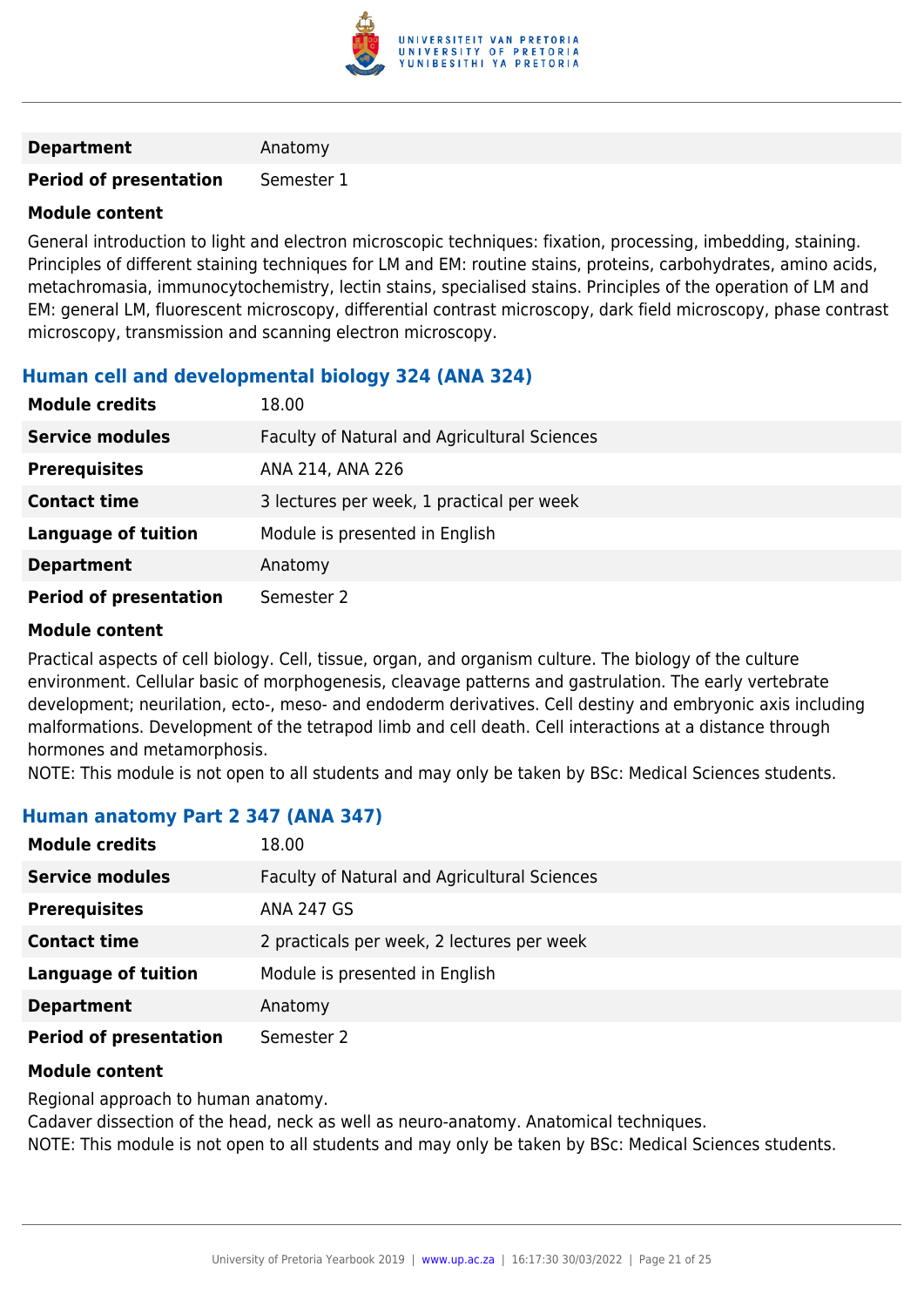

## **Elective modules**

| Pharmacology 381 (FAR 381) |  |  |  |
|----------------------------|--|--|--|
|----------------------------|--|--|--|

| <b>Module credits</b>         | 18.00                                        |
|-------------------------------|----------------------------------------------|
| <b>Service modules</b>        | Faculty of Natural and Agricultural Sciences |
| <b>Prerequisites</b>          | FLG 211, FLG 212, FLG 221, FLG 222 GS        |
| <b>Contact time</b>           | 2 lectures per week                          |
| <b>Language of tuition</b>    | Module is presented in English               |
| <b>Department</b>             | Pharmacology                                 |
| <b>Period of presentation</b> | Semester 1                                   |

#### **Module content**

Introduction, receptors, antagonism, kinetic principles, drugs that impact upon the autonomic and central nervous system, pharmacotherapy of hypertension, angina pectoris, myocardial infarction, heart failure, arrhythmias, and epilepsy. Diuretics, glucocorticosteroids, local anaesthetics, anaesthetic drugs, analgesics, iron and vitamins, oncostatics and immuno suppressants.

#### **Pharmacology 382 (FAR 382)**

| <b>Module credits</b>         | 18.00                                          |
|-------------------------------|------------------------------------------------|
| <b>Service modules</b>        | Faculty of Natural and Agricultural Sciences   |
| <b>Prerequisites</b>          | FAR 381, FLG 211, FLG 212, FLG 221, FLG 222 GS |
| <b>Contact time</b>           | 2 lectures per week                            |
| <b>Language of tuition</b>    | Module is presented in English                 |
| <b>Department</b>             | Pharmacology                                   |
| <b>Period of presentation</b> | Semester 2                                     |

#### **Module content**

Hormones, drugs that act on the histaminergic, serotonergic, and dopaminergic receptors. Pharmacotherapy of diabetes mellitus, schizophrenia, depression, obesity, anxiety, insomnia, gastro-intestinal diseases. Anticoagulants, antimicrobial drugs.

#### **Higher neurological functions 327 (FLG 327)**

| <b>Module credits</b>         | 18.00                                                               |
|-------------------------------|---------------------------------------------------------------------|
| <b>Service modules</b>        | Faculty of Natural and Agricultural Sciences                        |
| <b>Prerequisites</b>          | BCM 251 GS, BCM 252 GS, BCM 261 GS, BCM 262 GS, FLG 221 and FLG 222 |
| <b>Contact time</b>           | 2 lectures per week, 1 practical per week                           |
| <b>Language of tuition</b>    | Module is presented in English                                      |
| <b>Department</b>             | Physiology                                                          |
| <b>Period of presentation</b> | Semester 1                                                          |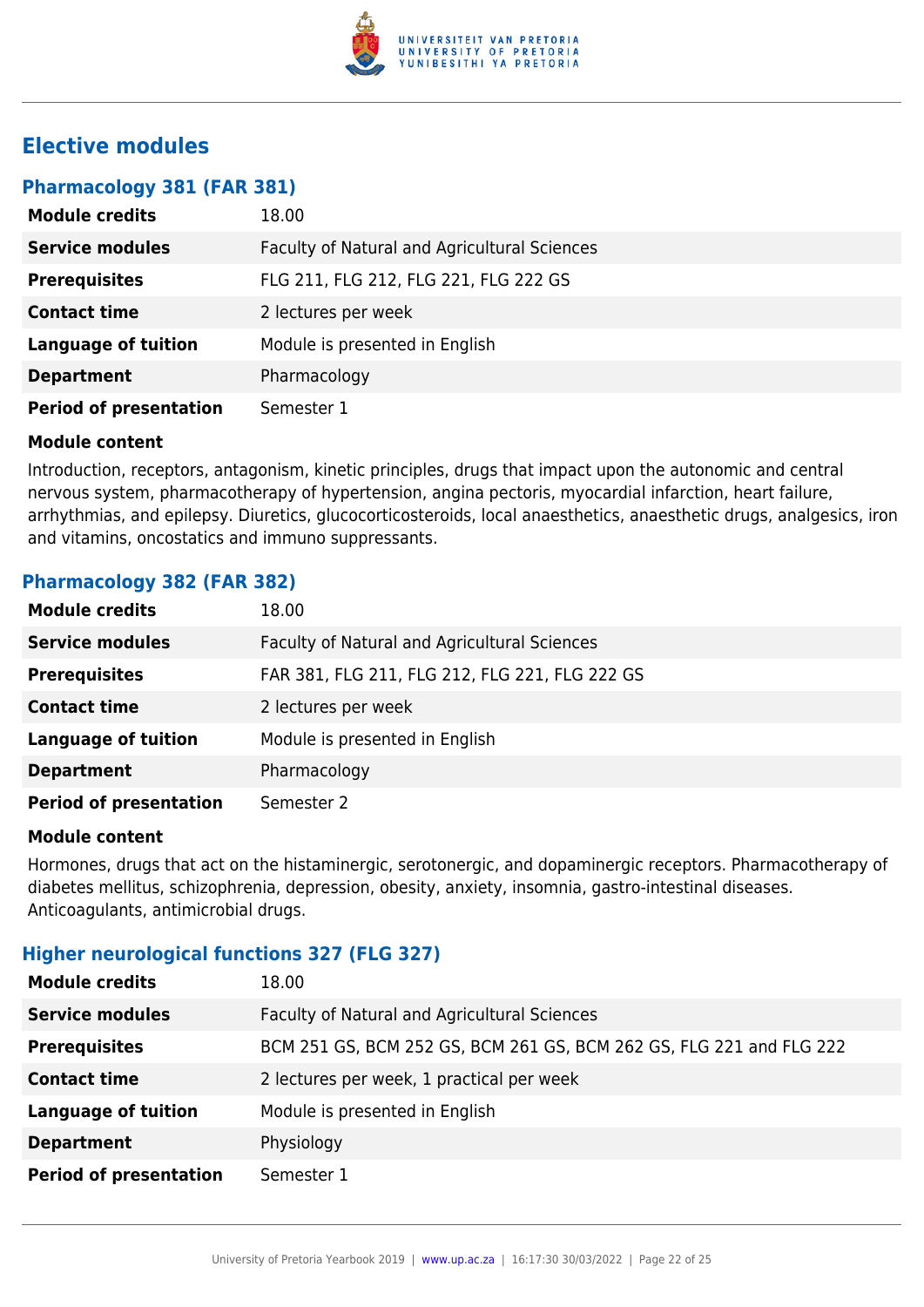

Overview of higher cognitive functions and the relationship between psyche, brain and immune system. Practical work: Applied practical work.

#### **Cellular and developmental physiology 330 (FLG 330)**

| <b>Module credits</b>         | 18.00                                                               |
|-------------------------------|---------------------------------------------------------------------|
| <b>Service modules</b>        | Faculty of Natural and Agricultural Sciences                        |
| <b>Prerequisites</b>          | BCM 251 GS, BCM 252 GS, BCM 261 GS, BCM 262 GS, FLG 221 and FLG 222 |
| <b>Contact time</b>           | 1 practical per week, 2 lectures per week                           |
| <b>Language of tuition</b>    | Module is presented in English                                      |
| <b>Department</b>             | Physiology                                                          |
| <b>Period of presentation</b> | Semester 1                                                          |

#### **Module content**

During this module the biology of cellular processes such as the cell cycle, cell death, migration and their related cellular signalling pathways will be discussed as well as their role in early stage embryology and age-related pathologies. Practical work: Exposure to applied molecular biology techniques.

### **Exercise and nutrition science 331 (FLG 331)**

| <b>Module credits</b>         | 18.00                                                               |
|-------------------------------|---------------------------------------------------------------------|
| <b>Service modules</b>        | Faculty of Natural and Agricultural Sciences                        |
| <b>Prerequisites</b>          | BCM 251 GS, BCM 252 GS, BCM 261 GS, BCM 262 GS, FLG 221 and FLG 222 |
| <b>Contact time</b>           | 2 lectures per week, 1 practical per week                           |
| <b>Language of tuition</b>    | Module is presented in English                                      |
| <b>Department</b>             | Physiology                                                          |
| <b>Period of presentation</b> | Semester 2                                                          |

#### **Module content**

Mechanisms of muscle contraction and energy sources. Cardio-respiratory changes, thermo-regulation and other adjustments during exercise. Use and misuse of substances to improve performance. Practical work: Applied practical work

#### **Applied and pathophysiology 332 (FLG 332)**

| <b>Module credits</b>      | 18.00                                                               |
|----------------------------|---------------------------------------------------------------------|
| <b>Service modules</b>     | Faculty of Natural and Agricultural Sciences                        |
| <b>Prerequisites</b>       | BCM 251 GS, BCM 252 GS, BCM 261 GS, BCM 262 GS, FLG 221 and FLG 222 |
| <b>Contact time</b>        | 2 lectures per week, 1 practical per week                           |
| <b>Language of tuition</b> | Module is presented in English                                      |
| <b>Department</b>          | Physiology                                                          |
|                            |                                                                     |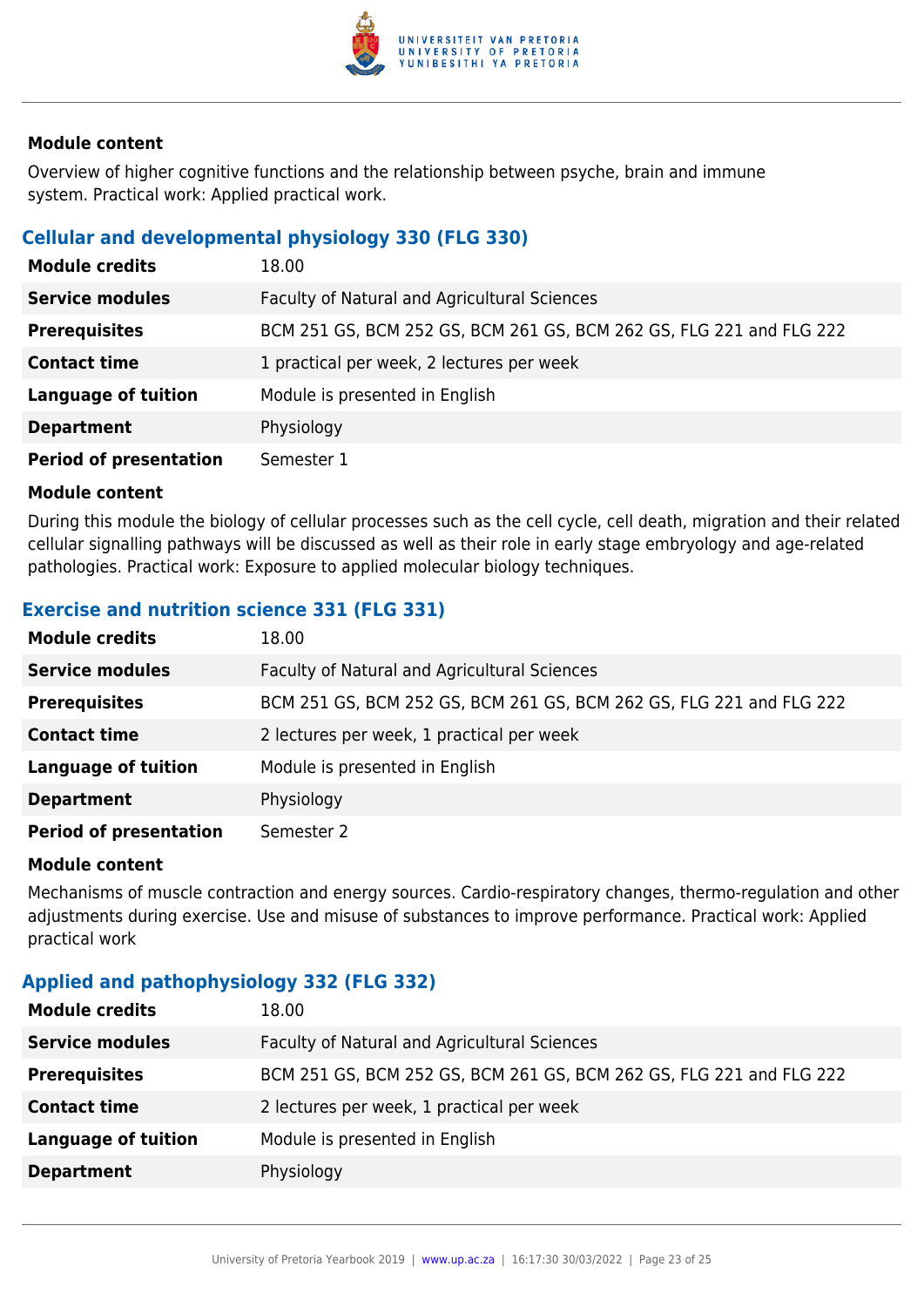

#### **Period of presentation** Semester 2

#### **Module content**

Integration of all the human physiological systems. Practical work: Applied practical work.

#### **Eukaryotic gene control and development 351 (GTS 351)**

| <b>Module credits</b>         | 18.00                                              |
|-------------------------------|----------------------------------------------------|
| <b>Prerequisites</b>          | GTS 251 GS and GTS 261 GS                          |
| <b>Contact time</b>           | 1 practical/tutorial per week, 2 lectures per week |
| Language of tuition           | Module is presented in English                     |
| <b>Department</b>             | Biochemistry, Genetics and Microbiology            |
| <b>Period of presentation</b> | Semester 1                                         |

#### **Module content**

Regulation of gene expression in eukaryotes: regulation at the genome, transcription, RNA processing and translation levels. DNA elements and protein factors involved in gene control. The role of chromatin structure and epigenetic changes. Technology and experimental approaches used in studying eukaryotic gene control. Applications of the principles of gene control in eg cell signaling pathways, development cancer and other diseases in humans.

#### **Genome evolution and phylogenetics 354 (GTS 354)**

| <b>Module credits</b>         | 18.00                                                                |
|-------------------------------|----------------------------------------------------------------------|
| <b>Service modules</b>        | Faculty of Engineering, Built Environment and Information Technology |
| <b>Prerequisites</b>          | GTS 251 GS and GTS 261 GS                                            |
| <b>Contact time</b>           | 1 practical/tutorial per week, 2 lectures per week                   |
| <b>Language of tuition</b>    | Module is presented in English                                       |
| <b>Department</b>             | Biochemistry, Genetics and Microbiology                              |
| <b>Period of presentation</b> | Semester 1                                                           |

#### **Module content**

Mechanisms involved in the evolution of genes, genomes and phenotypes. Comparison of the molecular organisation of viral, archaea, bacterial and eukaryotic genomes. Genome project design, DNA sequencing methods and annotation. Molecular evolution. Phylogenetic inference. Applications of phylogenetics and evolutionary genomics research, including relevance to sustainable development goals for food security, good health and the biosphere.

#### **Population and evolutionary genetics 367 (GTS 367)**

| <b>Module credits</b>  | 18.00                                                                |
|------------------------|----------------------------------------------------------------------|
| <b>Service modules</b> | Faculty of Engineering, Built Environment and Information Technology |
| <b>Prerequisites</b>   | GTS 251 and GTS 261 or permission from HOD.                          |